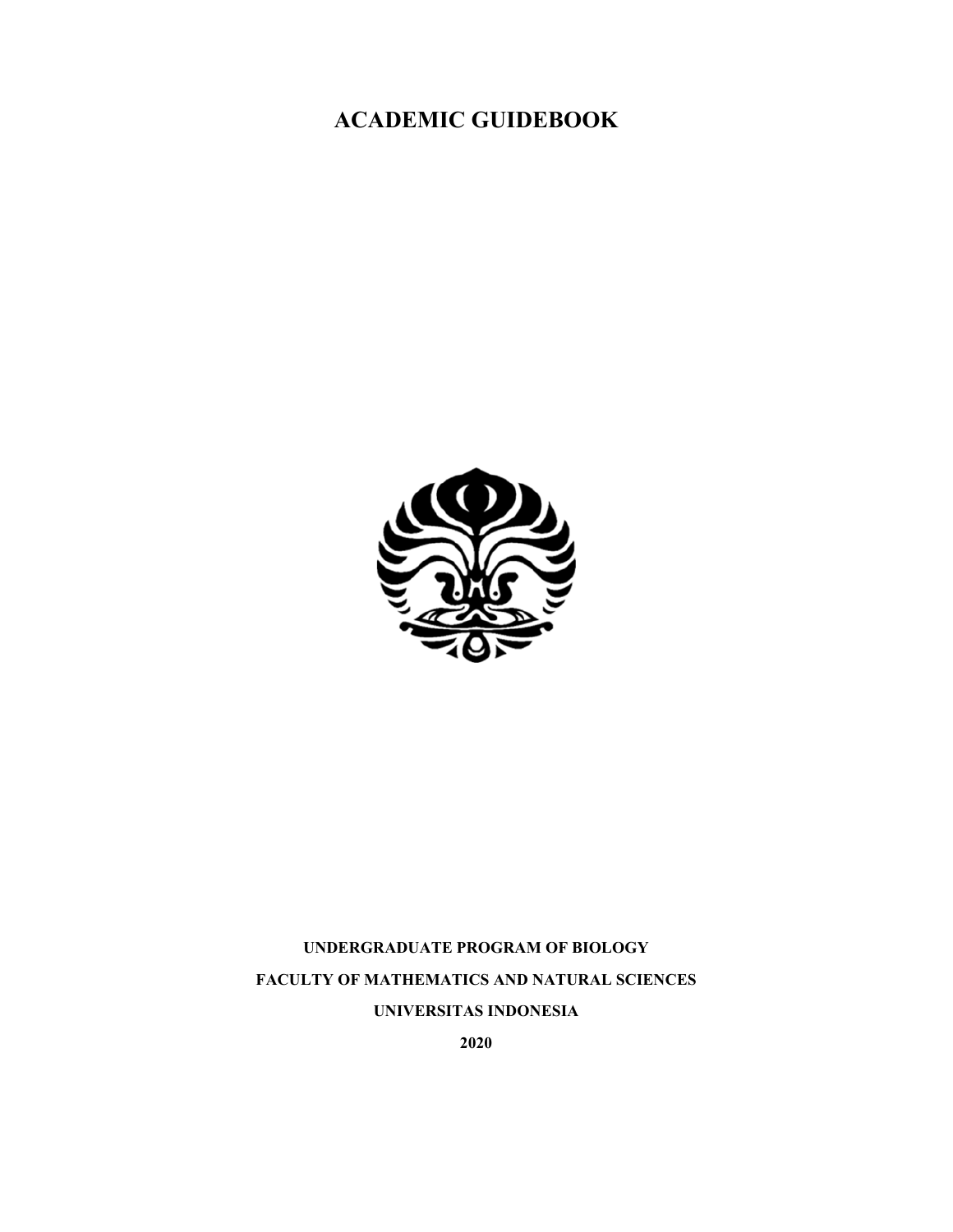#### **1. INTRODUCTION**

The Department of Biology with the Undergraduate program was one of the original Departments/Study Programs that was established with the Faculty of Mathematics and Natural Sciences (FMIPA) at Universitas Indonesia (UI). The Department started with the undergraduate program in 1961 located in Bogor. Based on location, the Department of Biology went through three locations of study: Bogor (1961-1975); Jakarta (1975-1987); and Depok (1987-present).

In the beginning, the FMIPA carried out educational activities at the Eijkman Institution building (Health Center Laboratory of the Ministry of Health) on Jalan Diponegoro 69, Jakarta. Three Departments namely Mathematics, Physics, and Chemistry were located in Jakarta while the Department of Biology was located in Bogor together with the Faculty of Veterinary Medicine and Faculty of Agriculture of Universitas Indonesia, because the educational facilities for the Biology Department in Bogor could be shared with the other Bogor based programs. At that time (1961-1968), the Biology Department was led by a Head of the Department – Dr. Soekarja Somadikarta; the founder of the Biology Department – assisted by one administrative staff, was located at the Zoology Section FKH UI, Jl. Taman Kencana Bogor. The first batch of Biology students consisted of 14 students (10 males; 4 female) in the 1961/1962 academic year.

Along with the change of organization in Universitas Indonesia where the Faculty of Agriculture and the Faculty of Veterinary Medicine became a part of Bogor Agricultural Institute (IPB) on September 1, 1963 (Decree of the Minister of Higher Education and Sciences No. 91 of 1963, 1 September 1963), the Department of Biology began to prepare for moving educational activities to Jakarta. In the 1968 academic year, the Biology Department did not accept new students at the undergraduate level in preparation for future academic activities in the Salemba campus. Starting in 1970, several of the Biology Department teaching staff were asked to take up positions in the faculty. In the period 1961-1974, the Department of Biology, FIPIA UI, produced 9 Sarjana Biologi and 20 Sarjana Muda Biologi, using the original curriculum from 1961. Starting in 1978, the Biology Department accepted first-year undergraduate students again and academic activities was held at the UI Campus in Salemba 4, Jakarta with limited facilities. During that period, preparations were being made for a bigger campus at the new Universitas Indonesia campus in Depok, a suburb area of Jakarta. After almost ten years in Jakarta, in 1987 the Department of Biology as a part of the Faculty of Mathematics and Natural Sciences moved its academic activities to the new Universitas Indonesia campus in Depok, occupying its own building with expanded teaching and research facilities.

After moving to the Depok Campus, the Department of Biology pursued establishing graduate programs in the field of Biology. The Master's degree program was established on September 25 1993 by the Decree of the Director-General of Higher Education, Ministry of Education and Culture RI No.577/DIKTI/Kep/1993 in the academic year 1993/1994. The academic year 1997/1998 saw the establishment of the Doctoral degree study program, and the program was formalized by the Decree of the Director-General of Higher Education, Ministry of Education and Culture of the Republic of Indonesia No. 256/DIKTI/Kep/1999, May 24, 1999.

The 2020 curriculum was developed referring to the Regulation of the Minister of Education and Culture of the Republic of Indonesia Number 3 of 2020, concerning National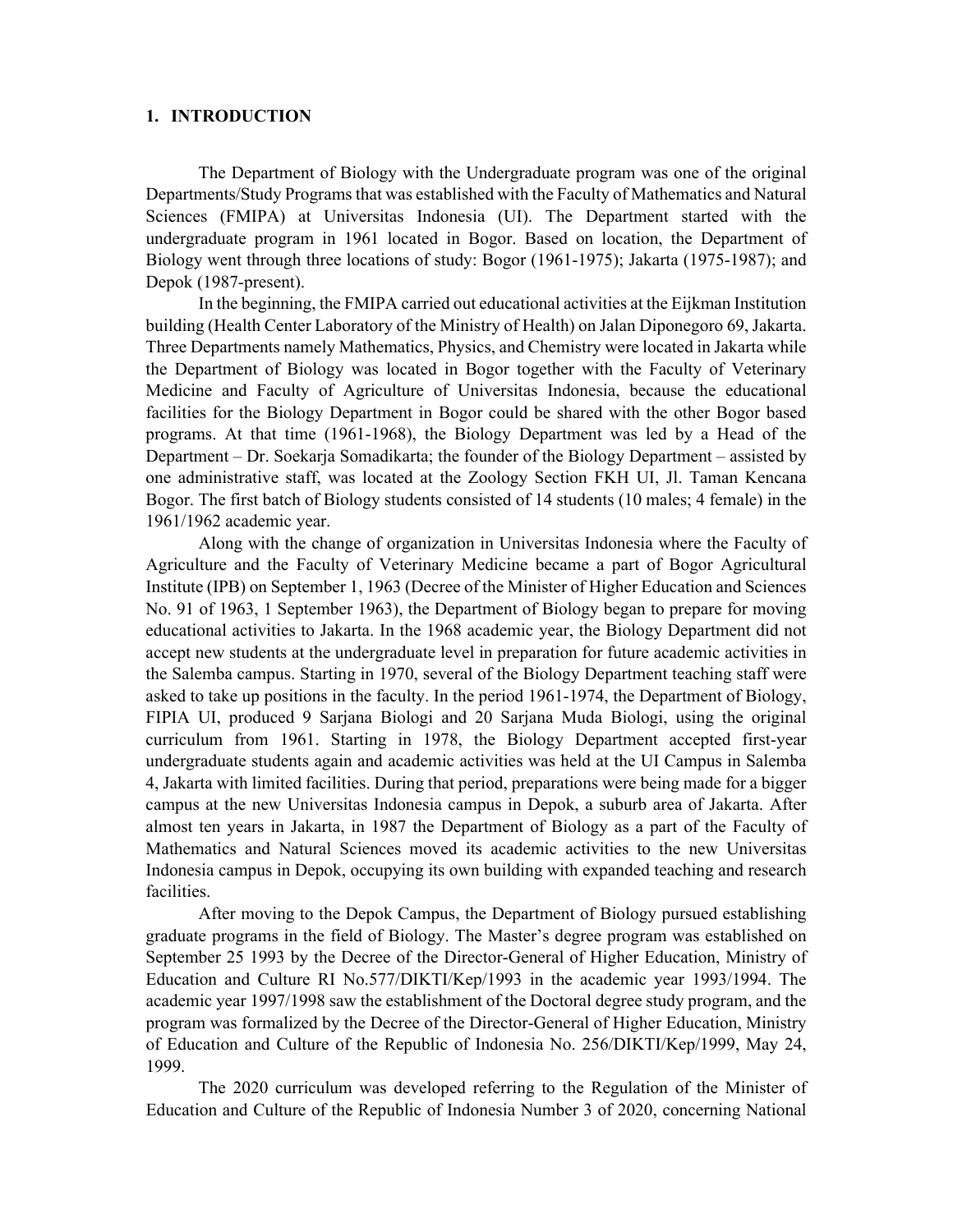Higher Education Standards. This curriculum is structured to adapt to the times that are currently entering the era of the Industrial Revolution 4.0. In addition, this curriculum also emphasizes Outcome-Based Education (OBE). The OBE means an educational process that focuses on achieving predetermined concrete results (results-oriented knowledge, abilities, and behavior). Students are expected to be ready to adapt and play an active role in society. The Industrial Revolution 4.0 demands new literacy that graduates need to possess, namely data literacy, technological literacy, and humanism literacy. A ministerial Regulation related to "Independent Campus" also became the basis for revisions to the previous curriculum. The "Independent Campus" program is implemented to facilitate students with the freedom to take elective courses in three semesters, namely semesters 5, 6, and 7 outside the study program (college) or courses outside the university, both inside and outside the university ( overseas). In addition to the freedom to carry out learning activities outside the study program, undergraduate students also have the opportunity to continue directly to the Masters and even Doctoral levels through the Fast Track (Explanation in the Postgraduate Curriculum Book).

 The 2020 is an existing in Undergraduate Program Biology. This curriculum was developed based on the Regulation of the Ministry of Education and Culture of the Republic of Indonesia No. 3 of 2020 concerning the National Standard of Higher Education (SN-DIKTI). This curriculum is structured to adapt with the current time of development that is entering the Industrial Revolution 4.0 era. Furthermore, this curriculum also emphasizes Outcome-Based Education (OBE), which means an educational process that focuses on the achievement of concrete predetermined results (knowledge that is oriented to results, ability, and behaviour), so that students are expected to be ready to adjust and can play an active role in society at that era. The Industrial revolution 4.0 demands new literacy that must be owned by graduates, namely data literacy, technology literacy, and humanism literacy. The existence of a Ministerial Regulation regarding "*Merdeka Belajar Kampus Merdeka* (MBKM-Independent Campus, Freedom to Learn)" also became the basis for revisions to the previous curriculum. MBKM is implemented with the availability of three semesters, namely the  $5<sup>th</sup>$ ,  $6<sup>th</sup>$ , and  $7<sup>th</sup>$  semester for students with the freedom to take elective outside of the study program (within the university) or modules outside of the university, both at home and abroad. Other than the freedom to carry out learning activities outside of the study program, undergraduate students also have the opportunity to continue directly to the Masters and even the Doctorate levels through the Fast track path (Explanation in the Postgraduate Curriculum Book).

Revisions to the 2020 curriculum was carried out with a series of processes, including adjusting to the KKNI, SN-DIKTI, Vision and missions of the University, Faculty, Department, and Study Program, the Strategic Plan of Universitas Indonesia (Renstra UI) 2020-2024, aligning with the KOBI, reviewing the MBKM guidelines, evaluating internal and external accreditation, and benchmarking Furthermore, we have also received input from stakeholders consisting of students, lecturers, education staff, alumni and users for future curriculum improvements After the mentioned series of processes have been carried out, the team reformulated the Graduate Profile, Expected Learning Outcome, to the details of modules for each semester.

In general, the steps that were taking in the formulation of this curriculum include:

- 1. Formulation of the Vision and Mission of the Department of Biology 2020-2035
- 2. Formulation of the Vision and Mission of the Undergraduate Program of Biology 2020- 2025
- 3. Gathering input from stakeholders (students, lecturers, education staff, alumni, and users)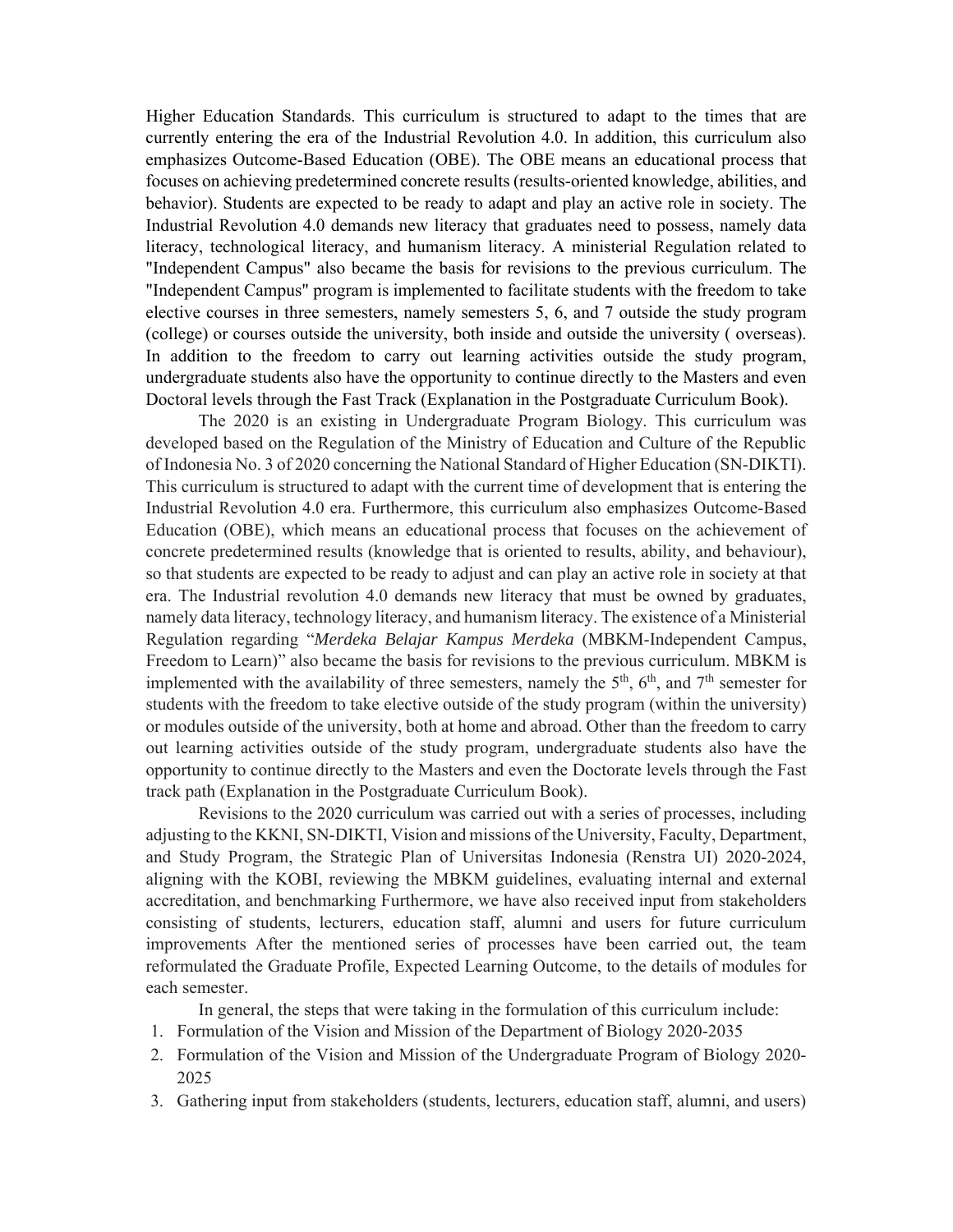- 4. Benchmarking graduate profile, Programme Learning Outcome, and curriculum structure
- 5. Reviewing inputs from accreditation results, both from national and international (ASEAN University Network) assessments
- 6. Alignment of curriculum revision with the Outcome-Based Education guidelines, 4.0 Industrial Revolution demands, and MBKM
- 7. Determination of the Graduate Profile of the Undergraduate Program of Biology FMIPA UI
- 8. Determination of the Programme Learning Outcome
- 9. Formulation of matrix 0 (KKNI equivalent) and 0A (SN DIKTI equivalent)
- 10. Formulation of matrix 1 Programme Learning Outcome
- 11. Formulation of matrix 2 and 3 (Learning Experience)
- 12. Formulation of the Curriculum Structure for the Undergraduate Program of Biology FMIPA UI
- 13. Formulation of the short description of the modules

By carrying out the various stages above, this 2020 curriculum is expected to be able to support the achievement of the Study Program Graduate Profile that is in accordance with market needs, especially when facing the 4.0 Industrial Revolution.

#### **2. VISION AND MISSION**

#### **2.1. Department of Biology Vision**

The Vision of the Department of Biology 2020-2035 is "to be the centre of excellence for higher education Tridharma (teaching, research, community service) in the fields of biodiversity, particularly in the aspect of conservation and bioprospection, which produces human resources that are capable of playing a role at the national and global levels to advance science, technology, and sustainable development".

#### **2.2. The Mission of the Department of Biology**

- 1. To carry out quality education, research and community dedication activities, particularly in the aspect of conservation and bioprospection of the Indonesian biodiversity.
- 2. To create an academic environment to produce human resources that are able to play a role and compete at the national and global levels to advance science, technology, and sustainable development,
- 3. To utilize domestic and foreign collaborations to support the higher education Tridharma activities.

#### **2.3. Vision of the Study Program**

 To carry out excellent university Tridharma in the fields of biodiversity, particularly in the aspect of conservation and bioprospection, to produce biology graduates that is able to play a role in the national and global levels to advance science, technology, and sustainable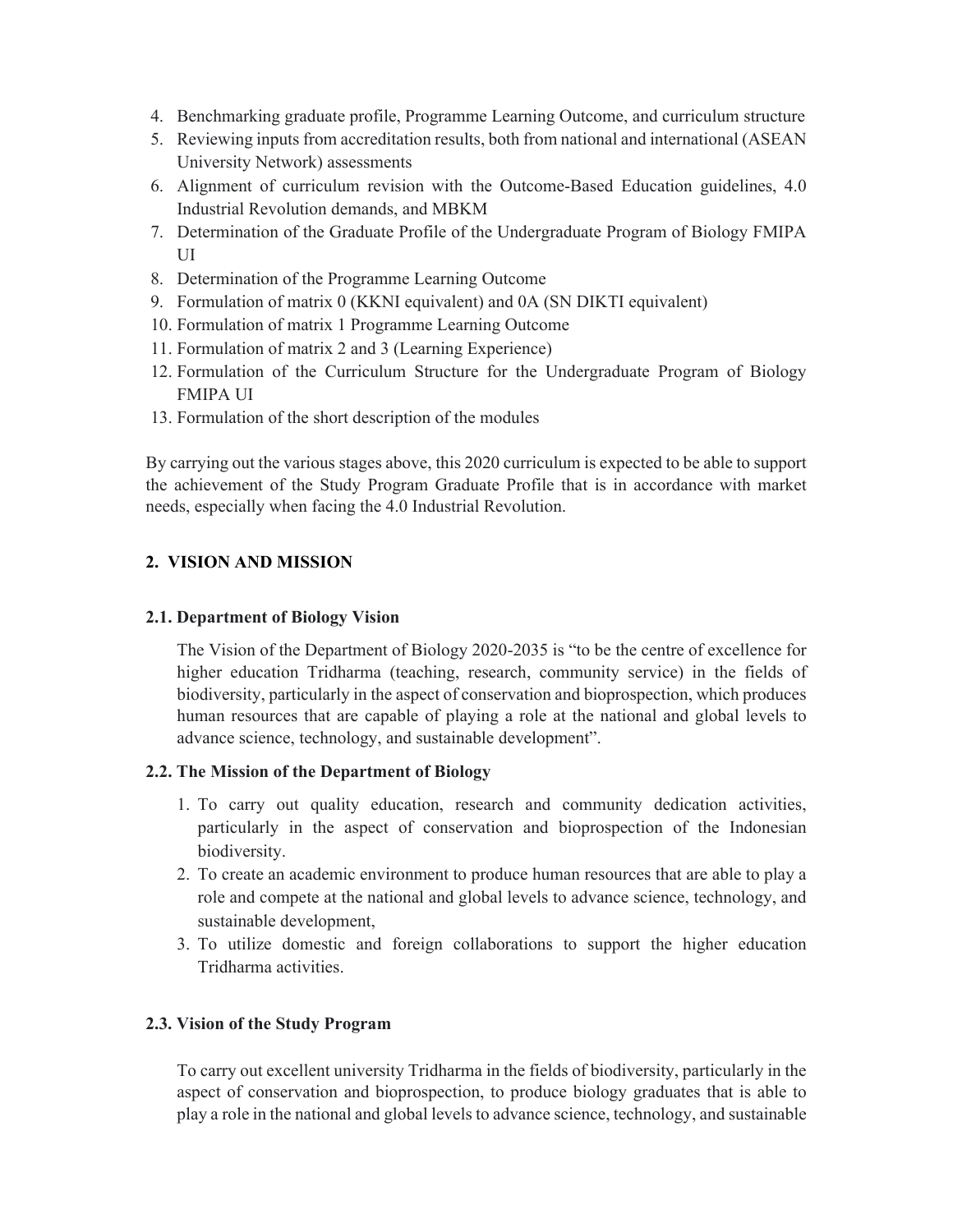development."

#### **2.4. Mission of the Study Program**

- 1. To carry out quality education, research, and community dedication activities, particularly in the aspects of conservation and bioprospection of the Indonesian biodiversity.
- 2. To produce biology graduates that are able to play a role at the national and global level to advance science, technology, and sustainable development.

## **2.5. Undergraduate Program Objectives:**

- 1. Organizing education (teaching) with international standards that meet the University quality standards
- 2. Conducting excellent research in the field of conservation and biodiversity
- 3. Establishing partnerships with various parties to support qualified and high competitiveness education and research.
- 4. To create graduates that:
	- 1) have professional ethics and has comprehensive knowledge in conservation and biodiversity and able to apply it effectively
	- 2) have the resilience to compete in the job market both at national and international levels
	- 3) have the independence in developing and creating new jobs for himself and others based on biological science.

## **2.6. Graduate Profile**

"Bachelor in Biology who is able to design solutions to various problems professionally and ethically based on scientific methods using Biology concepts, especially conservation and biodiversity prospecting".

## 2.7. **Program Learning Outcome**

- 1) Able to apply the basic principles of mathematics, physics, chemistry, biology, and statistics in solving biological problems
- 2) Able to connect the principles of biology when analyzing problems, especially in aspects of biodiversity conservation and prospecting
- 3) Able to identify and manage biological resources and the environment based on conservation principles and biodiversity prospecting
- 4) Able to identify a variety of innovative entrepreneurship activities independently and ethically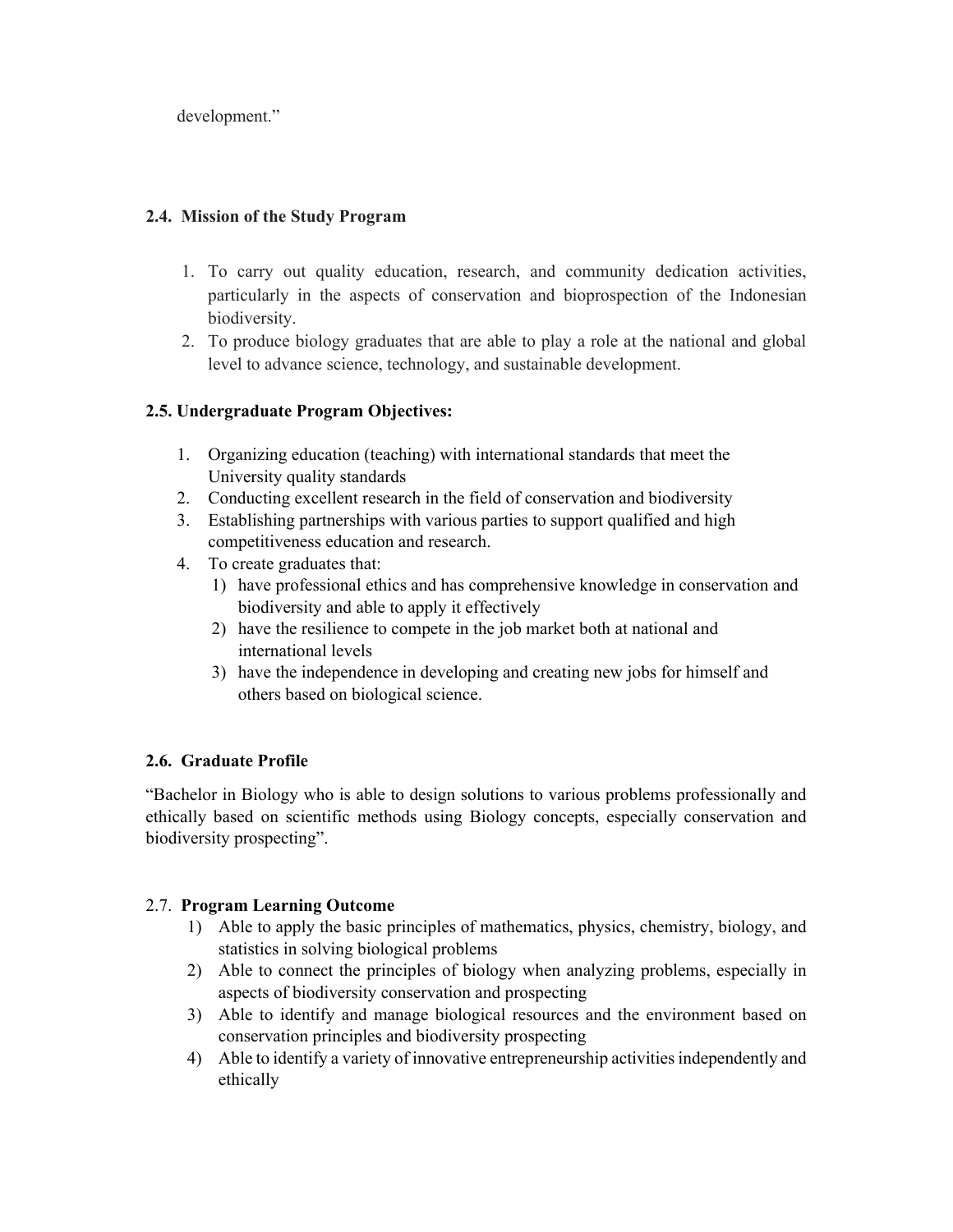- 5) Able to use software, basic instruments, standard methods for analysis and synthesis in general dan specific biological fields
- 6) Able to use spoken and written language in Indonesian and English for academic and non-academic activities
- 7) Have integrity, able to think critically, in a creative and innovative manner, and have an intellectual curiosity to solve problems as an individual or as part of a group
- 8) Able to show effort in lifelong learning
- 9) Able to provide alternative solutions for various problems that are present in the environment, society, and nation
- 10) Able to formulate solutions for biology-related problems, especially in the aspect of biodiversity conservation and prospecting, using relevant principles of biology and technology and upholding ethics and norms, and demonstrating professionalism in the field of biology
- 11) Able to recommend relevant principles of biology and technology in analyzing problems, especially in the aspect of conservation and prospecting of biodiversity for the benefit of the community.

## **3. ORGANISATION STRUCTURE**

Department of Biology is directed by a Head of Department. The head of Department oversees the head of laboratory, finance and administrative staff, head of specialized area groups, and head of research groups. Meanwhile, academic quality assurance team in the Department has an equal role with the head of department. The organization structure is shown in Figure 3.1.



Figure 3.1. Department of Biology Organization Structure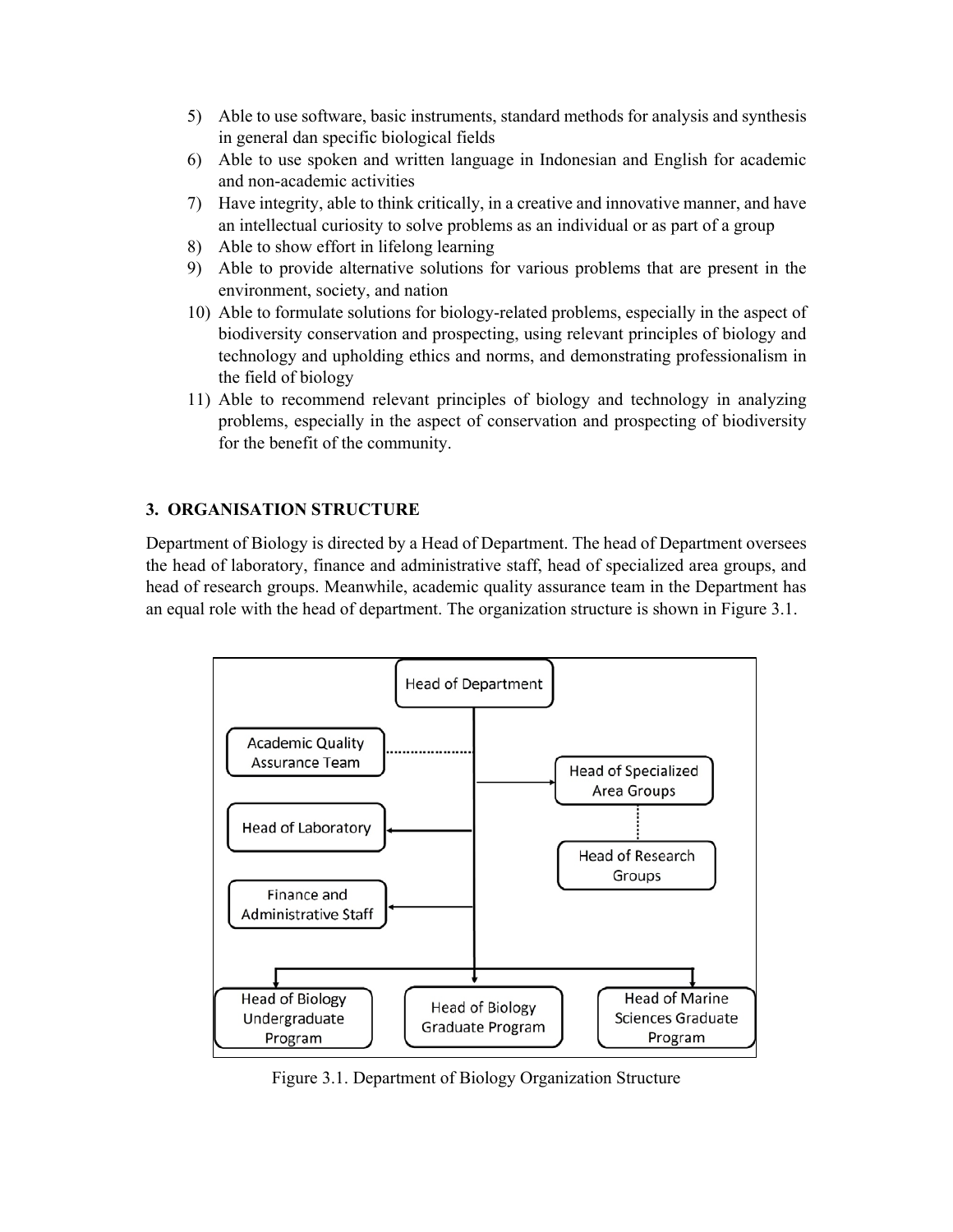The Department currently manages 4 study programs: The Biology Undergraduate Study Program, The Biology Post Graduate Study Program (Masters and Doctorate Degree), and the Marine Science Post Graduate Study Program. Each Study program is led by a head of study program (Table 3.1)

| N <sub>0</sub> | <b>Name</b>              | <b>Study Program</b>    | Email                            |
|----------------|--------------------------|-------------------------|----------------------------------|
| 1.             | Dra. Andi Salamah,       | Head of Biology         | salamah@sci.ui.ac.id             |
|                | M.Agr., Ph.D.            | Undergraduate Program   |                                  |
| 2.             | Dr. Drs. Abinawanto,     | Head of Biology         | abinawanto.ms@ui.ac.id           |
|                | M.Si.                    | Graduate Program        |                                  |
| 3.             | Dr. Dewi Susiloningtyas, | Head of Marine Sciences | dewi.susiloningtyas@sci.ui.ac.id |
|                | S.Si., M.Si.             | Graduate Program        |                                  |

#### **4. STUDY PROGRAM ADMINISTRATION**

In order to support all the activities of the study programs, the Department currently has 6 full time support staff consisting of 2 lab technicians and 4 administrative staff. The list of Support staff can be seen in Table 4.1.

| No.            | <b>Name</b>                | <b>Position</b>       | Email                       |
|----------------|----------------------------|-----------------------|-----------------------------|
| 1              | Asri Martini Wulani, S.Si. | Laboratory Staff      | asrisunarda $99@g$ mail.com |
| 2              | Susantiana                 | Administrative        |                             |
| 3              | Ida Haryati                | Administrative        | ida.haryati@ui.ac.id        |
| $\overline{4}$ | Taryana                    | Laboratory Technician |                             |
| 5              | Taryono                    | Administrative        |                             |
| 6              | Arief Fadilah              | Administrative        | arief.fadilah@ui.ac.id      |

Table 4.1. Support Staff Contact

#### **5. NATIONAL AND REGIONAL ACREDITATION**

Undergraduate Program Biology has been accredited from the national and regional scale. Based on the BAN-PT Decision No. 2723/SK/BAN.Akred/S/X/2018 for Undergraduate Program, The Undergraduate Study Program has an accreditation of A, the highest level of accreditation since October 2, 2018 – October 2, 2023. Undergraduate Program Biology also has been accredited to ASEAN University Network since December 1, 2018-November, 30 2023.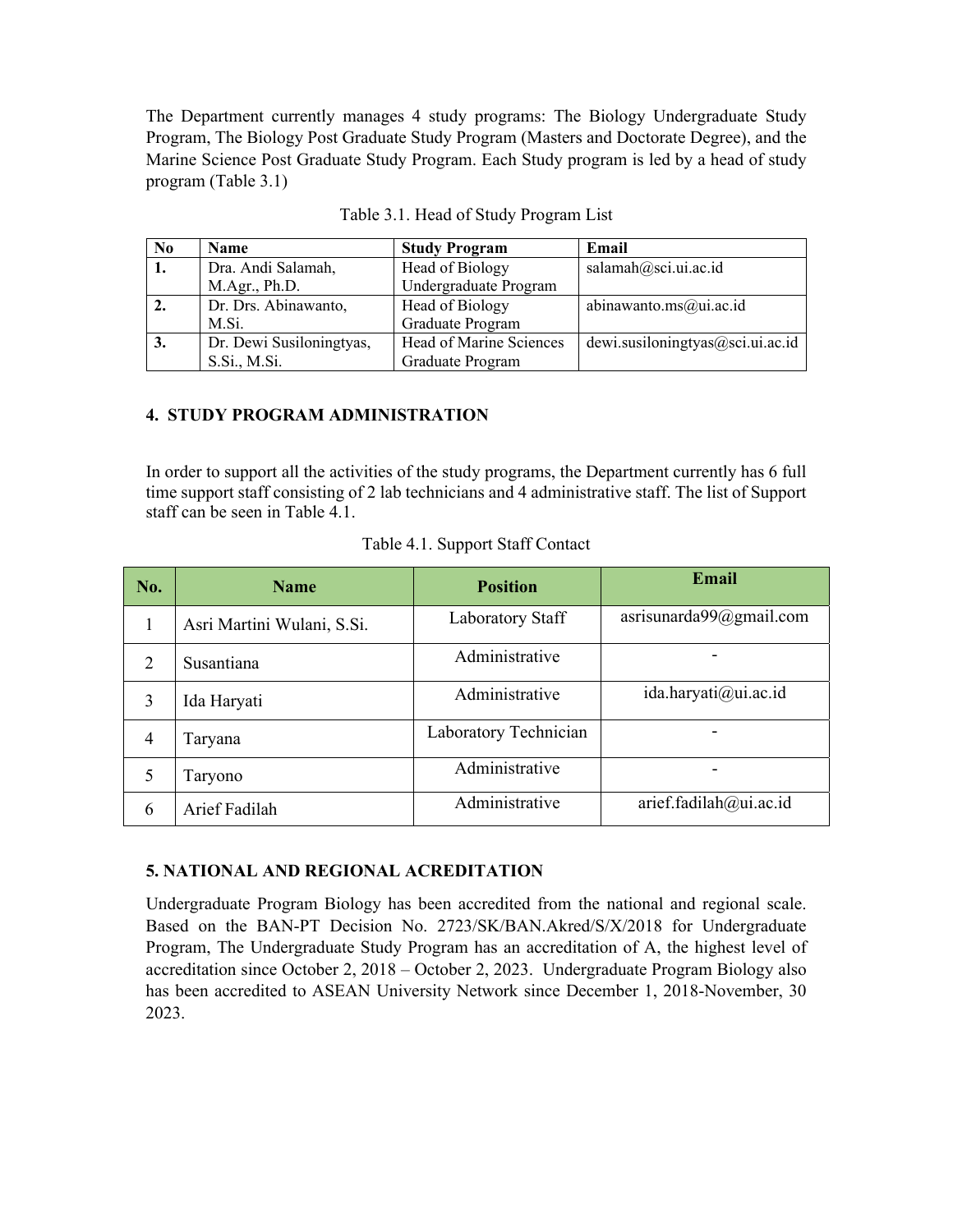#### **6. FACILITIES AND AMENITIES**

The Department of Biology currently occupies one building, covering an area of  $1,775$  m<sup>2</sup> which consists of, 2 seminar rooms, 2 multi-function rooms, 3 teaching laboratories, 17 research laboratories, 22 staff work space, and a reading room. The seminar rooms and teaching laboratories are equipped with multimedia facilities. The reading room is located on the ground floor with a total area of  $50.4 \text{ m}^2$ . In addition, research laboratories also manage support units outside the department building: Greenhouse  $(160 \text{ m}^2)$ , Orchid House  $(24 \text{ m}^2)$ , Animal House  $(24 \text{ m}^2)$ . The working space for academic staff in the Department of Biology is integrated with customized laboratory space within research groups at the Department of Biology and can found in laboratories equipped for taxonomy, ecology, physiology, developmental biology, marine biology, genetics and microbiology. Each room is occupied by 2-4 lecturers. The 2<sup>nd</sup> floor of Department mainly consists of the board room, where all the administrative work is carried out and also serves as the offices for the study programs. The facilities in the E building can be seen in Table 6.1.

In addition to the laboratories in the Department, there are facilities outside the Department and also research can be carried out at other locations such as the Center of Excellence for IBR-GS (Indigenous Biological Resources-Genome Studies), Multidiscipline Laboratory at Faculty level, laboratories in other departments of MIPA UI, and the Integrated Laboratory Research Center (ILRC) which is managed by the Directorate for Research and Community Services. Presently, the laboratories with the current equipment are adequate to support teaching and research activities.

| NO               | <b>FACILITIES</b>                      |
|------------------|----------------------------------------|
| $\mathbf{1}$     | <b>Inverted Microscope</b>             |
| $\overline{2}$   | Autoclave                              |
| 3                | Incubator and Shaking incubator        |
| $\overline{4}$   | Centrifuge and Microcentrifuge         |
| 5                | $CO2$ Incubator                        |
| 6                | <b>PCR</b>                             |
|                  | Electrophoresis Apparatus              |
| 8                | Sonicator                              |
| 9                | Fermenter                              |
| 10               | Vacuum Rotary Evaporator               |
| 11               | Microtome                              |
| 12               | <b>Tissue Culture Hood</b>             |
| 13               | Growth Chamber                         |
| 14               | Oven                                   |
| 15               | Immunoelectrophoretic Apparatus        |
| 16               | <b>Analytical Balance</b>              |
| 17               | UV-VIS-NIR Recording Spectrophotometer |
| 18               | HPLC Diode Array automatic injection   |
| 19               | <b>Biosafety Cabinet</b>               |
| <b>Amenities</b> |                                        |
|                  | Greenhouse                             |
| $\overline{2}$   | Orchid House                           |

Table 6.1. The Facilities and Amenities in The Department Biology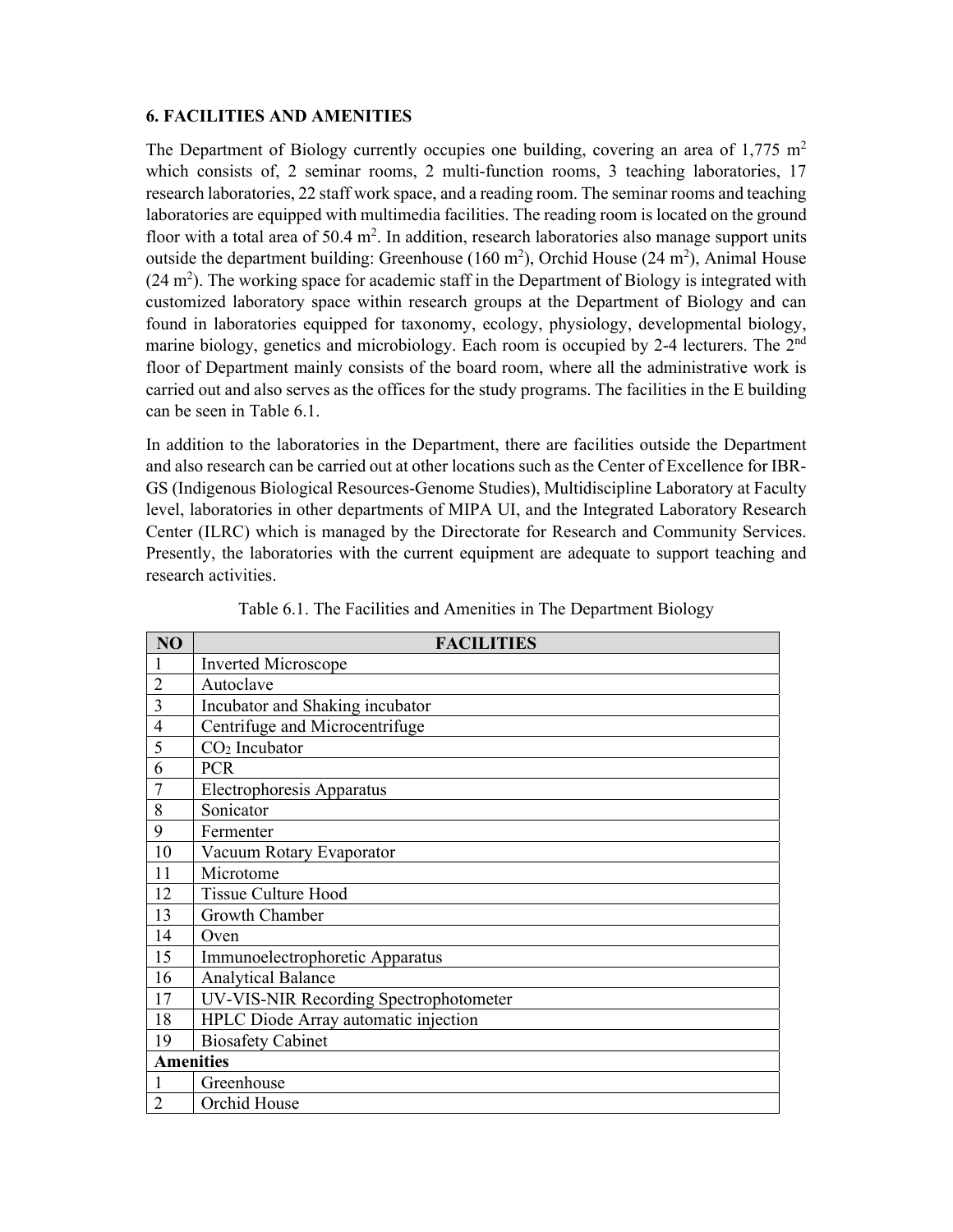| 3              | <b>Butterfly House</b>                                            |
|----------------|-------------------------------------------------------------------|
| $\overline{4}$ | Rodentia Maintenance House                                        |
| 5              | CoE Indigenous Biological Resources-Genomic Studies Laboratory    |
| 6              | Collaboration laboratory                                          |
| 7              | Other Research and Teaching Laboratories                          |
|                | <b>Research Station:</b>                                          |
| -1             | Javan Gibbon Centre Bodogol, Gunung Gede Pangrango National Park  |
| $\overline{2}$ | Schmutzer Primate Center, Ragunan Zoo, Jakarta                    |
| 3              | Legok Heulang, Gununng Halimun National Park                      |
| $\overline{4}$ | Natai Lengkuas, Tanjung Putting National Park                     |
| 5              | Puncak Beringin, Central Sulawesi                                 |
| 6              | Suaq Balimbing, Ketambe Aceh                                      |
| Collection     |                                                                   |
| $\mathbf{1}$   | Herbarium collection (Herbarium Dep)                              |
| $\overline{2}$ | Animal collection                                                 |
| 3              | Microorganism (Univ. of Indonesia Culture Collection/UICC)        |
| $\overline{4}$ | Reading collections (text books, journal, research reports, etc.) |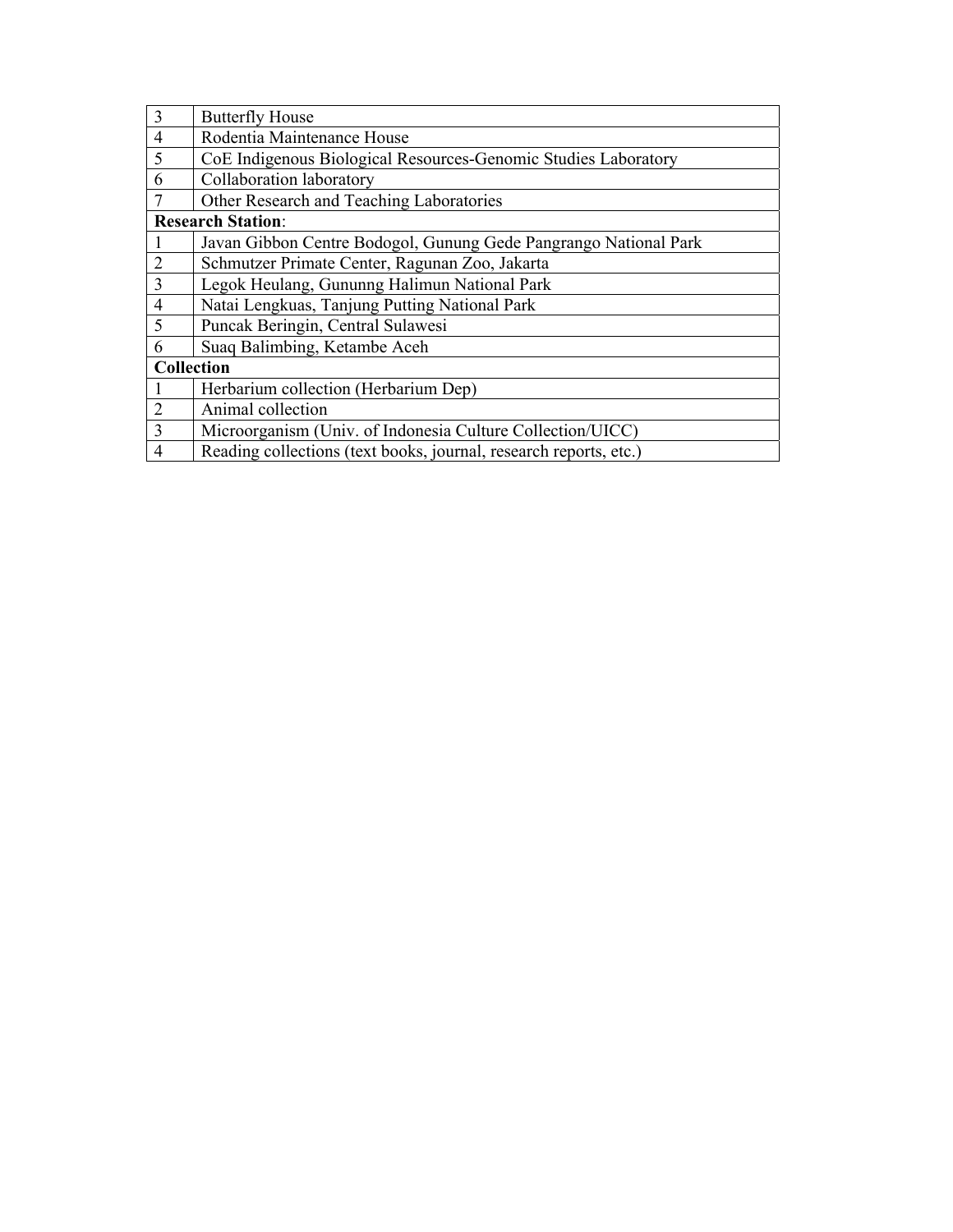# **7. ACADEMIC STAFF LIST**

The Department of Biology employs 35 full time academic staff: 22 are PhDs (62.9%), 4 are PhD candidates (11.4%), 2 are currently enrolled as PhD students (5.7%), while the rest are still encouraged to get PhD position soon (20.0%). The competencies of each staff vary, and they are grouped according to their research interests. There are 5 research group in Department of Biology, i.e. CEMBIOS, CEEB, WILD, MECE, and MSP. The description of each research group can be found in the chapter 9. The staff then are grouped into three specialized interest groups related to botany, zoology and microbiology (Table 7.1).

Table 7.1 Academic Staff List

| No.            | <b>Name</b>                           | <b>Email</b>                  | <b>Research</b><br>Group | <b>Specialized</b><br><b>Area Group</b> |
|----------------|---------------------------------------|-------------------------------|--------------------------|-----------------------------------------|
| $\mathbf{1}$   | Dr. Drs. Abinawanto, M.Si.            | abinawanto.ms@ui.ac.id        | <b>CEMBIOS</b>           | Zoology                                 |
| $\overline{2}$ | Drs. Adi Basukriadi, M.Sc., Ph.D.     | basukriadi@sci.ui.ac.id       | <b>CEEB</b>              | Zoology                                 |
| 3              | Afiatry Putrika, S.Si., M.Si.         | a.putrika@sci.ui.ac.id        | <b>WILD</b>              | Botany                                  |
| 4              | Andi Eko Maryanto, S.Si., M.Si.       | andi.maryanto@ui.ac.id        | <b>WILD</b>              | Zoology                                 |
| 5              | Dra. Andi Salamah, M.Agr., Ph.D.      | salamah@sci.ui.ac.id          | <b>CEMBIOS</b>           | Botany                                  |
| 6              | Anom Bowolaksono, S.Si., M.Sc., Ph.D  | alaksono@sci.ui.ac.id         | <b>CEMBIOS</b>           | Zoology                                 |
| $\tau$         | Dra. Ariyanti Oetari, M.Phil., Ph.D.  | a-oetari@sci.ui.ac.id         | <b>MSP</b>               | Microbiology                            |
| 8              | Astari Dwiranti, S.Si., M.Eng., Ph.D. | astari.dwiranti@sci.ui.ac.id  | <b>CEMBIOS</b>           | Zoology                                 |
| 9              | Dr. Dian Hendrayanti, S.Si., M.Sc.    | dian.hendrayanti@sci.ui.ac.id | <b>MSP</b>               | Microbiology                            |
| 10             | Dimas Haryo Pradana, S.Si., M.Si.     | d.h.pradana@ui.ac.id          | <b>CEEB</b>              | Zoology                                 |
| 11             | Drs. Erwin Nurdin, M.Si.              | erwinn(a)ui.ac.id             | <b>CEEB</b>              | Zoology                                 |
| 12             | Fadhillah, S.Si., M. Agr., Ph.D.      | fadhillah@sci.ui.ac.id        | <b>CEMBIOS</b>           | Zoology                                 |
| 13             | Fitrianingsih, S.Si., M.Eng.          | fitria ningsih@sci.ui.ac.id   | <b>MSP</b>               | Microbiology                            |
| 14             | Drs. Iman Santoso, M.Phil.            | iman- $s$ @ui.ac.id           | <b>MSP</b>               | Microbiology                            |
| 15             | Prof. Dr. Drs. Jatna Supriatna, M.Sc. | jsupriatna@sci.ui.ac.id       | <b>WILD</b>              | Zoology                                 |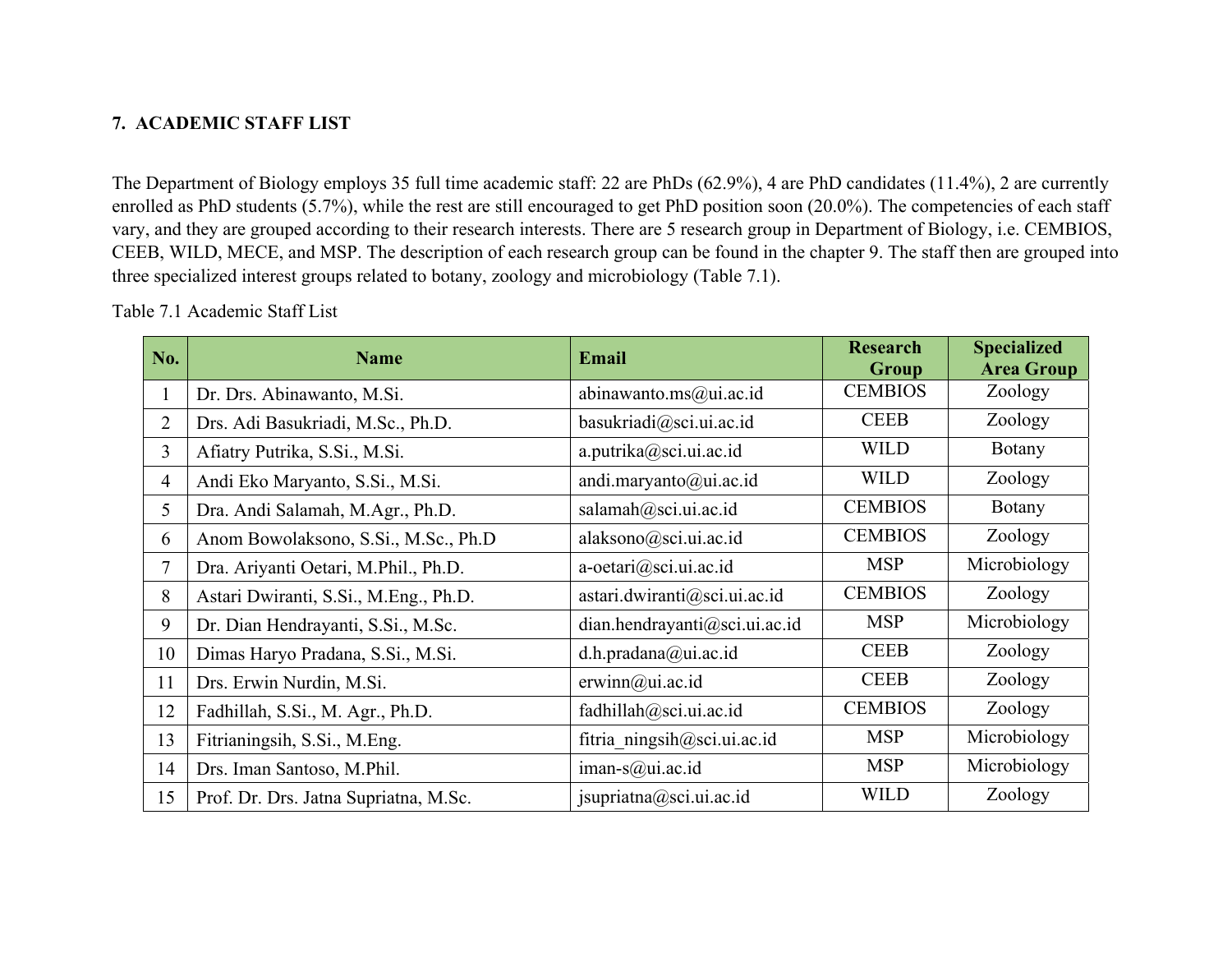| 16 | Dr. Dra. Luthfiralda Sjahfirdi, M.Biomed.  | luthfiralda@sci.ui.ac.id   | <b>WILD</b>    | Zoology      |
|----|--------------------------------------------|----------------------------|----------------|--------------|
| 17 | Mega Atria, S.Si., M.Si.                   | mega.atria@sci.ui.ac.id    | <b>WILD</b>    | Botany       |
| 18 | Dr. rer. nat. Mufti Petala Patria, M.Sc.   | mpatria@ui.ac.id           | <b>CEEB</b>    | Zoology      |
| 19 | Niarsi Merry Hemelda, S.Si., M.Si.         | merry.hemelda@sci.ui.ac.id | MeCE           | Botany       |
| 20 | Dr. Dra. Nining Betawati Prihantini, M.Sc. | nining@sci.ui.ac.id        | <b>MSP</b>     | Microbiology |
| 21 | Dr. Dra. Nisyawati, M.S.                   | nisyawati@sci.ui.ac.id     | <b>WILD</b>    | Botany       |
| 22 | Nova Anita, S.Si., M.Biomed.               | nova.anita@ui.ac.id        | <b>CEMBIOS</b> | Zoology      |
| 23 | Dr. Dra. Noverita Dian Takarina, M.Sc.     | noverita.dian@sci.ui.ac.id | <b>CEEB</b>    | Zoology      |
| 24 | Dr. Dra. Noviar Andayani, M.Sc.            | andayani@ui.ac.id          | <b>WILD</b>    | Zoology      |
| 25 | Dr. Dra. Ratna Yuniarti, M.Si.             | ratnayuniati@sci.ui.ac.id  | MeCE           | Botany       |
| 26 | Dr. Retno Lestari, S.Si., M.Si.            | retno.lestari@ui.ac.id     | <b>CEMBIOS</b> | Botany       |
| 27 | Riani Widiarti, S.Si., M.Si.               | rianiwid@sci.ui.ac.id      | <b>CEEB</b>    | Zoology      |
| 28 | Saifudin, S.Si., M.Si                      | saifudin@sci.ui.ac.id      | <b>CEMBIOS</b> | Botany       |
| 29 | Dra. Sitaresmi, M.Sc.                      | sitares@ui.ac.id           | <b>MSP</b>     | Microbiology |
| 30 | Dr. Upi Chairun Nisa, S.Si., M.Sc.         | upi.nisa@sci.ui.ac.id      | MeCE           | Zoology      |
| 31 | Dra. Wellyzar Sjamsuridzal, M.Sc., Ph.D.   | sjwell@ui.ac.id            | <b>MSP</b>     | Microbiology |
| 32 | Prof. Dr. Drs. Wibowo Mangunwardoyo, M.Sc. | wibowo.mangun@ui.ac.id     | <b>MSP</b>     | Microbiology |
| 33 | Windri Handayani, S.Si., M.Si.             | windri.h@sci.ui.ac.id      | MeCE           | Botany       |
| 34 | Drs. Wisnu Wardhana, M.Si.                 | wisnu@sci.ui.ac.id         | <b>CEEB</b>    | Zoology      |
| 35 | Dr. rer. nat. Yasman, S.Si., M.Si.         | yasman.si@sci.ui.ac.id     | MeCE           | Zoology      |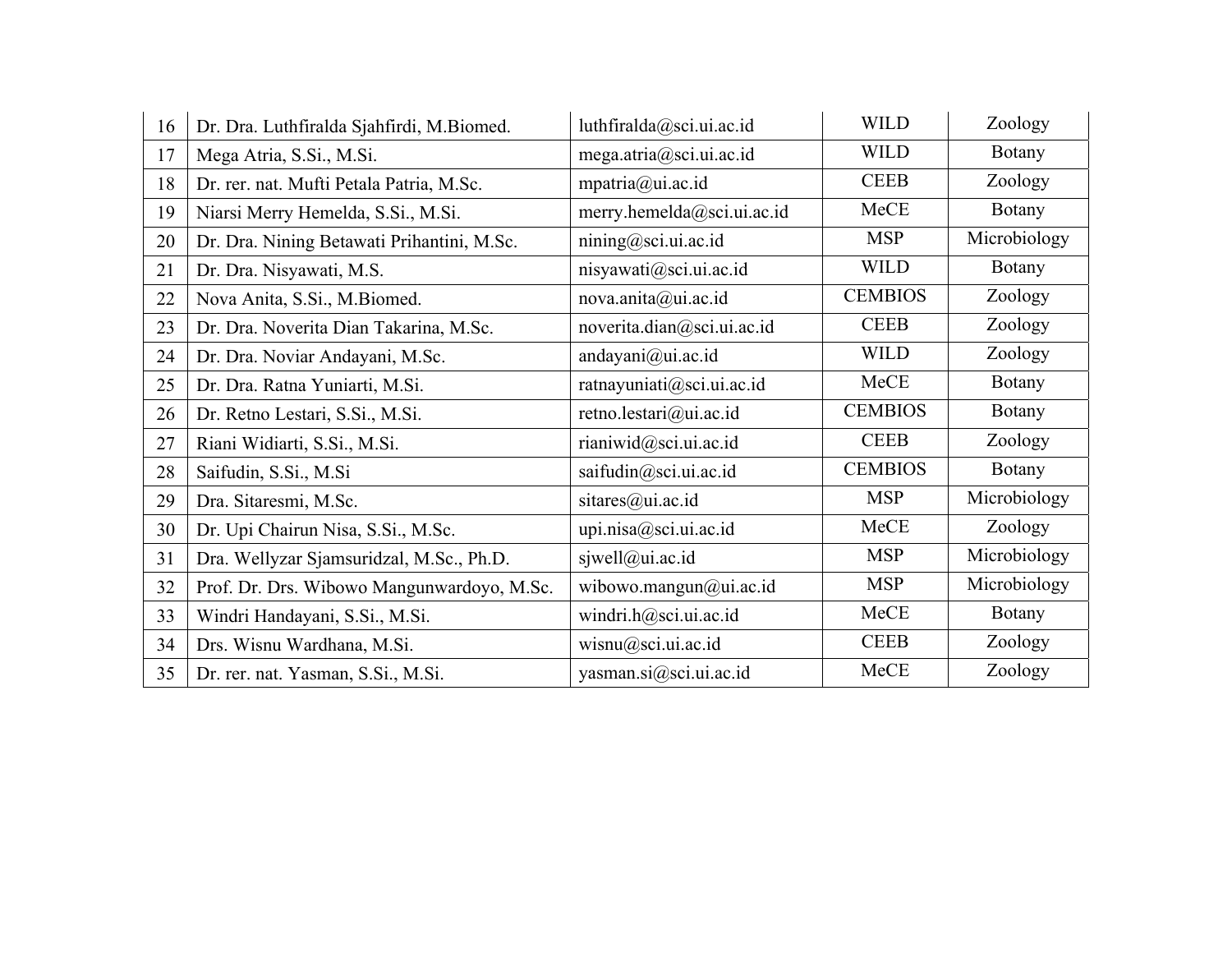#### **8. CURRICULUM AND PROGRAM STRUCTURE**

 The current curriculum of UPBio (2020) is constructed to align with the PLOs and designed to enable students to complete all modules (min. 144 credits), and obtained skills and competency as biologists in 8 semesters (4 years). The maximum time for completing the studies is 12 semesters (6 years). The modules consist of compulsory (100 credits) and elective (44-60 credits) modules. The structure of the UPBio curriculum is depicted in Figure 8.1. According to Figure 8.1, it is shown that the individual modules are designed to contribute to the achievement of the PLOs and they are also interconnected.



Figure 8.1 The UPBio Curriculum Structure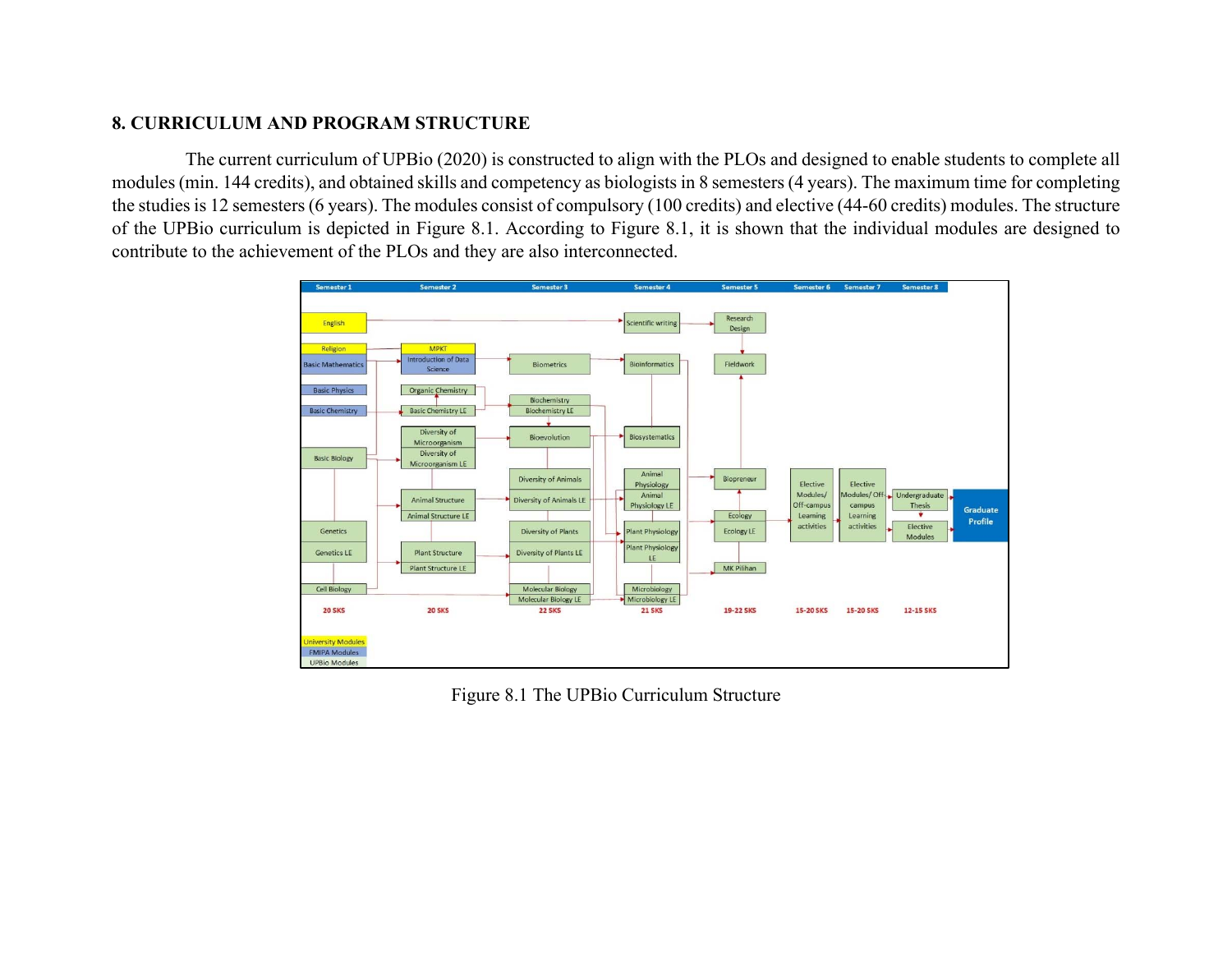The 2020 curriculum implement the MBKM policy with the availability of three semesters, namely the 5th, 6th, and 7th semester for students with the freedom to take elective modules outside of the study program (within the university) or modules outside of the university, both at home country and abroad. Other than that, the freedom to carry out learning activities outside of the study program is also facilitated in MBKM. The learning activities include an internship in the industry, a project in the village, student exchange, research, entrepreneurship, etc. Furthermore, the undergraduate students also have the opportunity to continue directly to the Masters and even the Doctorate levels through the Fast track path.

Modules in the 2020 curriculum consists of compulsory and elective modules with details of each semester as follows:

| N <sub>0</sub> | <b>Semester</b>   | Code              | <b>Module Name</b>                   | <b>Credit</b>  | <b>Status</b> |  |
|----------------|-------------------|-------------------|--------------------------------------|----------------|---------------|--|
|                | <b>Semester 1</b> |                   |                                      |                |               |  |
| 1              | 1                 | <b>UIGE600003</b> | English                              | $\overline{2}$ | <b>MKU</b>    |  |
| $\overline{2}$ | $\mathbf{1}$      | <b>UIGE600004</b> | Religion                             | $\overline{2}$ | <b>MKU</b>    |  |
| 3              | 1                 | <b>SCMF600001</b> | <b>Basic Mathematics</b>             | $\overline{2}$ | <b>MKWF</b>   |  |
| 4              | $\mathbf{1}$      | SCPH601110        | <b>Basic Physics</b>                 | $\overline{2}$ | <b>MKWF</b>   |  |
| 5              | 1                 | <b>SCCH601101</b> | <b>Basic Chemistry</b>               | $\overline{2}$ | <b>MKWF</b>   |  |
| 6              | 1                 | SCBI601103        | <b>Basic Biology</b>                 | 3              | <b>MKP</b>    |  |
| $\tau$         | 1                 | SCBI601101        | Genetics                             | $\overline{3}$ | <b>MKP</b>    |  |
| 8              | 1                 | SCBI601102        | <b>Genetics Practical</b>            | 1              | <b>MKP</b>    |  |
| 9              | 1                 | SCBI601001        | Cell Biology                         | 3              | <b>MKP</b>    |  |
|                |                   |                   | <b>Total</b>                         | 20             |               |  |
|                | <b>Semester 2</b> |                   |                                      |                |               |  |
| 1              | $\overline{2}$    | UIGE600006        | <b>Integrated MPK</b>                | 5              | <b>MKU</b>    |  |
| $\overline{2}$ | $\overline{2}$    | <b>SCMF600002</b> | Introduction to Data Science         | $\overline{2}$ | <b>MKWF</b>   |  |
| 3              | $\overline{2}$    | <b>SCCH601191</b> | Basic Chemistry Learning Experience  | 1              | <b>MKP</b>    |  |
| $\overline{4}$ | $\overline{2}$    | SCBI601201        | <b>Animal Structure</b>              | $\overline{2}$ | <b>MKP</b>    |  |
| 5              | $\overline{2}$    | SCBI601331        | Animal Structure Learning Experience | 1              | <b>MKP</b>    |  |
| 6              | $\overline{2}$    | SCBI601202        | <b>Plant Structure</b>               | $\overline{2}$ | <b>MKP</b>    |  |

Tabel 8.1. Modules Composition for the Undergraduate Program of Biology 2020 Curriculum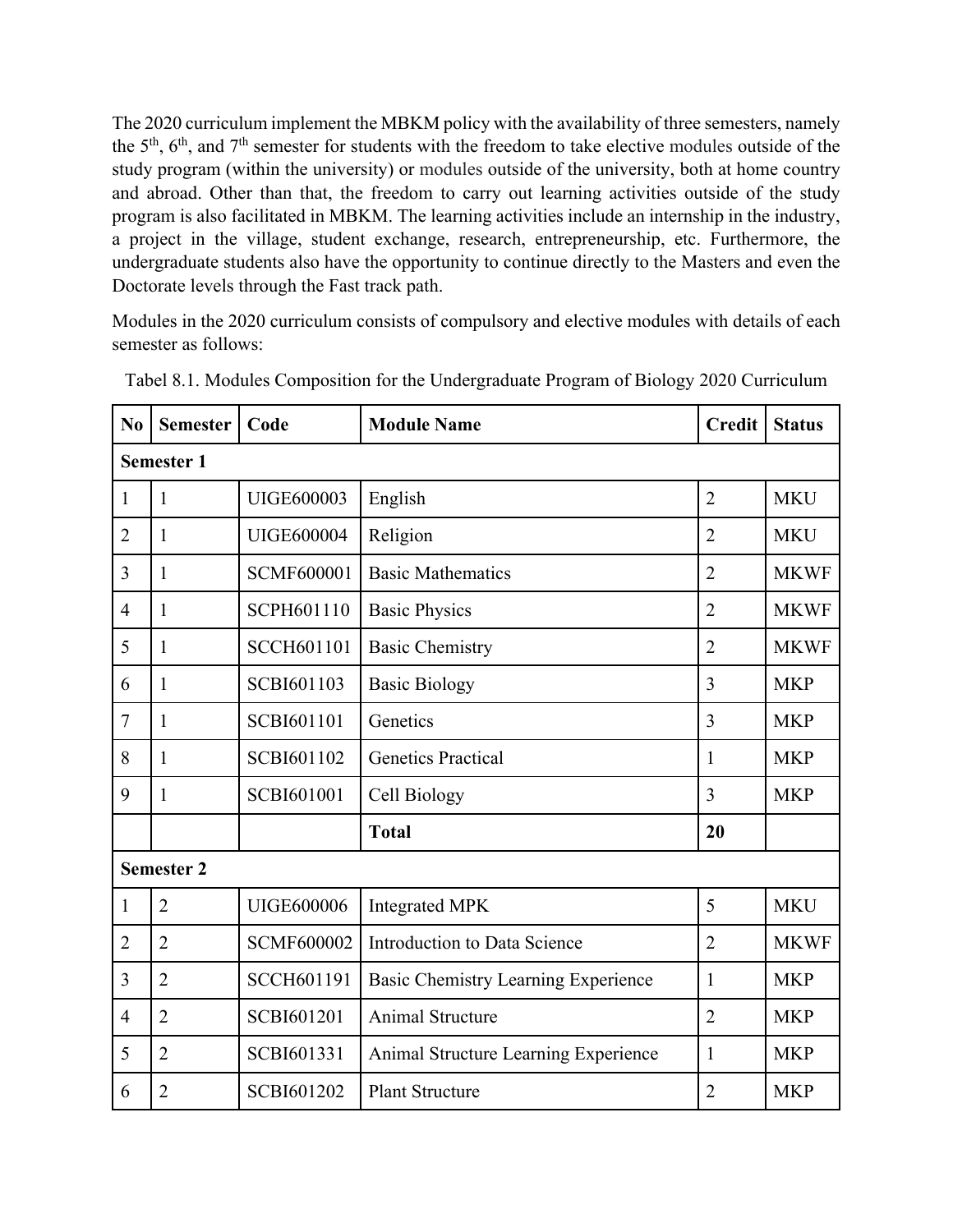| $\overline{7}$ | $\overline{2}$    | SCBI601329        | Plant Structure Learning Experience            | $\mathbf{1}$   | <b>MKP</b> |
|----------------|-------------------|-------------------|------------------------------------------------|----------------|------------|
| 8              | $\overline{2}$    | SCBI602205        | Microorganism Diversity                        | 3              | <b>MKP</b> |
| 9              | $\overline{2}$    | SCBI602227        | Microorganism Diversity Learning<br>Experience | $\mathbf{1}$   | <b>MKP</b> |
| 10             | $\overline{2}$    | <b>SCCH602591</b> | Organic Chemistry                              | $\overline{2}$ | <b>MKP</b> |
|                |                   |                   | <b>Total</b>                                   | 20             |            |
|                | Semester 3        |                   |                                                |                |            |
| 1              | 3                 | SCBI603201        | <b>Evolution Biology</b>                       | 3              | <b>MKP</b> |
| $\overline{2}$ | 3                 | SCBI602003        | <b>Biometrics</b>                              | 3              | <b>MKP</b> |
| 3              | 3                 | SCBI602206        | <b>Plant Diversity</b>                         | 3              | <b>MKP</b> |
| $\overline{4}$ | 3                 | SCBI602207        | <b>Plant Diversity Learning Experience</b>     | $\mathbf{1}$   | <b>MKP</b> |
| 5              | 3                 | SCBI602203        | <b>Animal Diversity</b>                        | 3              | <b>MKP</b> |
| 6              | 3                 | SCBI602204        | <b>Animal Diversity Learning Experience</b>    | $\mathbf{1}$   | <b>MKP</b> |
| $\overline{7}$ | 3                 | <b>SCCH602691</b> | Biochemistry                                   | 3              | <b>MKP</b> |
| 8              | 3                 | <b>SCCH603691</b> | <b>Biochemistry Learning Experience</b>        | 1              | <b>MKP</b> |
| 9              | 3                 | SCBI603009        | Molecular Biology                              | 3              | <b>MKP</b> |
| 10             | 3                 | SCBI603010        | Molecular Biology Learning Experience          | $\mathbf{1}$   | <b>MKP</b> |
|                |                   |                   | <b>Total</b>                                   | 22             |            |
|                | <b>Semester 4</b> |                   |                                                |                |            |
| $\mathbf{1}$   | $\overline{4}$    | SCBI602332        | <b>Plant Physiology</b>                        | 3              | <b>MKP</b> |
| $\overline{2}$ | $\overline{4}$    | SCBI602334        | Plant Physiology Learning Experience           | 1              | <b>MKP</b> |
| 3              | $\overline{4}$    | SCBI602335        | <b>Animal Physiology</b>                       | $\overline{3}$ | <b>MKP</b> |
| $\overline{4}$ | $\overline{4}$    | SCBI602336        | Animal Physiology Learning Experience          | 1              | <b>MKP</b> |
| 5              | $\overline{4}$    | SCBI603401        | Microbiology                                   | 3              | <b>MKP</b> |
| 6              | $\overline{4}$    | SCBI603402        | Microbiology Learning Experimence              | $\mathbf{1}$   | <b>MKP</b> |
| $\tau$         | $\overline{4}$    | SCBI603011        | Scientific Writing                             | $\overline{3}$ | <b>MKP</b> |
|                |                   |                   |                                                |                |            |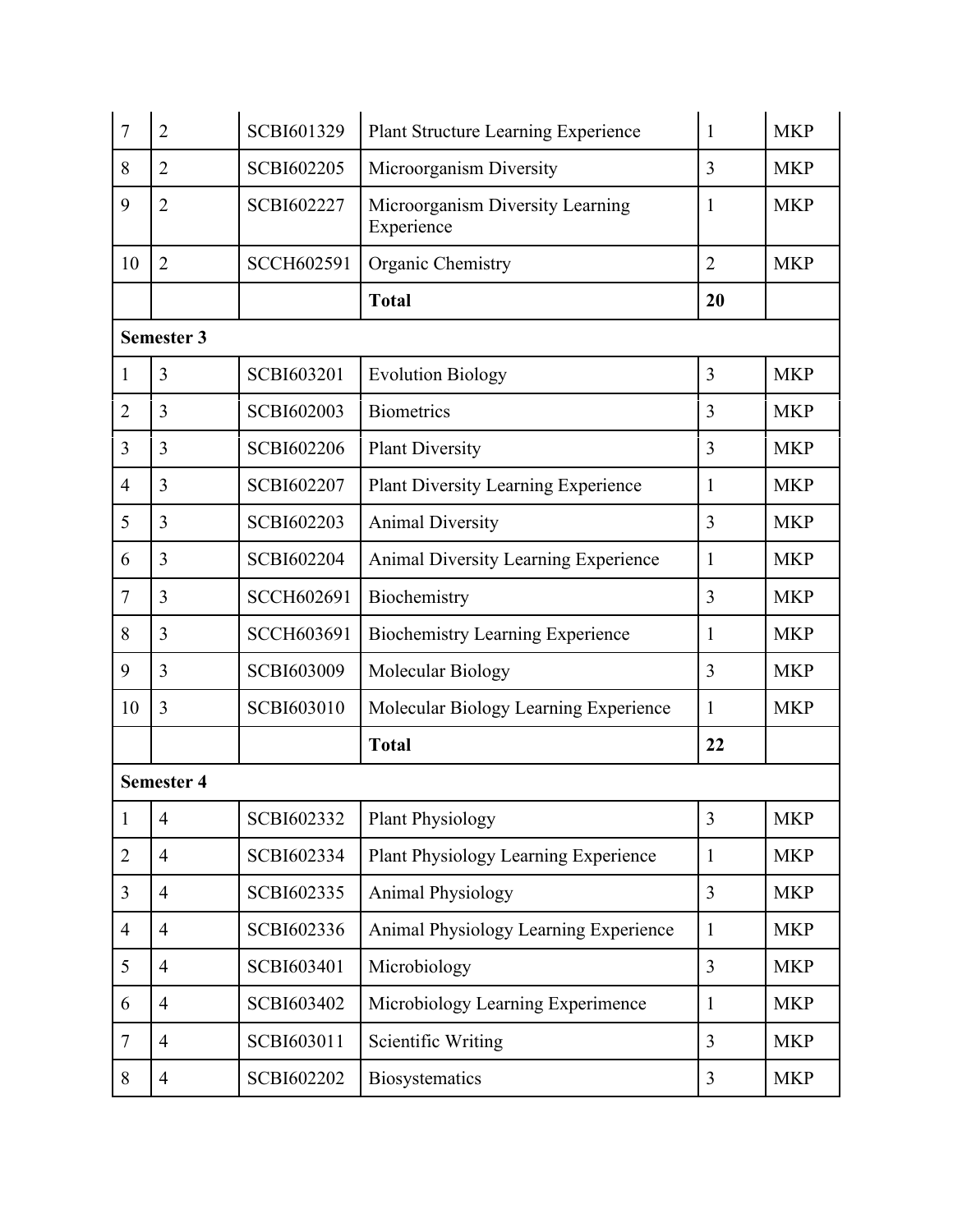| 9              | $\overline{4}$    | <b>SCBI602228</b> | <b>Bioinformatics</b>                                                                             | 3              | <b>MKP</b> |
|----------------|-------------------|-------------------|---------------------------------------------------------------------------------------------------|----------------|------------|
|                |                   |                   | <b>Total</b>                                                                                      | 21             |            |
|                | <b>Semester 5</b> |                   |                                                                                                   |                |            |
| $\mathbf{1}$   | 5                 | <b>SCBI603005</b> | Research Design                                                                                   | 3              | <b>MKP</b> |
| $\overline{2}$ | 5                 | SCBI603004        | <b>Practical Work</b>                                                                             | $\overline{2}$ | <b>MKP</b> |
| 3              | 5                 | SCBI602501        | Ecology                                                                                           | 3              | <b>MKP</b> |
| $\overline{4}$ | 5                 | SCBI602502        | <b>Ecology Practical</b>                                                                          | $\mathbf{1}$   | <b>MKP</b> |
| 5              | 5                 | SCBI603101        | Biopreneur                                                                                        | $\overline{2}$ | <b>MKP</b> |
| 6              | 5                 |                   | Elective Modules*                                                                                 | 8              | <b>MKP</b> |
|                |                   |                   | <b>Total</b>                                                                                      | 19             |            |
|                | Semester 6        |                   |                                                                                                   |                |            |
| 1              | 6                 |                   | Elective modules within the study<br>program/outside the study<br>program/outside the university* | 15             | <b>MKP</b> |
|                |                   |                   | <b>Total</b>                                                                                      | 15             |            |
|                | <b>Semester 7</b> |                   |                                                                                                   |                |            |
| 1              | 7                 |                   | Elective modules within the study<br>program/outside the study<br>program/outside the university* | 15             | <b>MKP</b> |
|                |                   |                   | <b>Total</b>                                                                                      | 15             |            |
|                | <b>Semester 8</b> |                   |                                                                                                   |                |            |
| $\mathbf{1}$   | 8                 |                   | Undergraduate thesis                                                                              | 6              | <b>MKP</b> |
| $\overline{2}$ | 8                 |                   | Elective modules within the study<br>program/outside the study<br>program/outside the university* | 6              | <b>MKP</b> |
|                |                   |                   | <b>Total</b>                                                                                      | 12             |            |
|                |                   |                   | <b>Grand Total</b>                                                                                | 144            |            |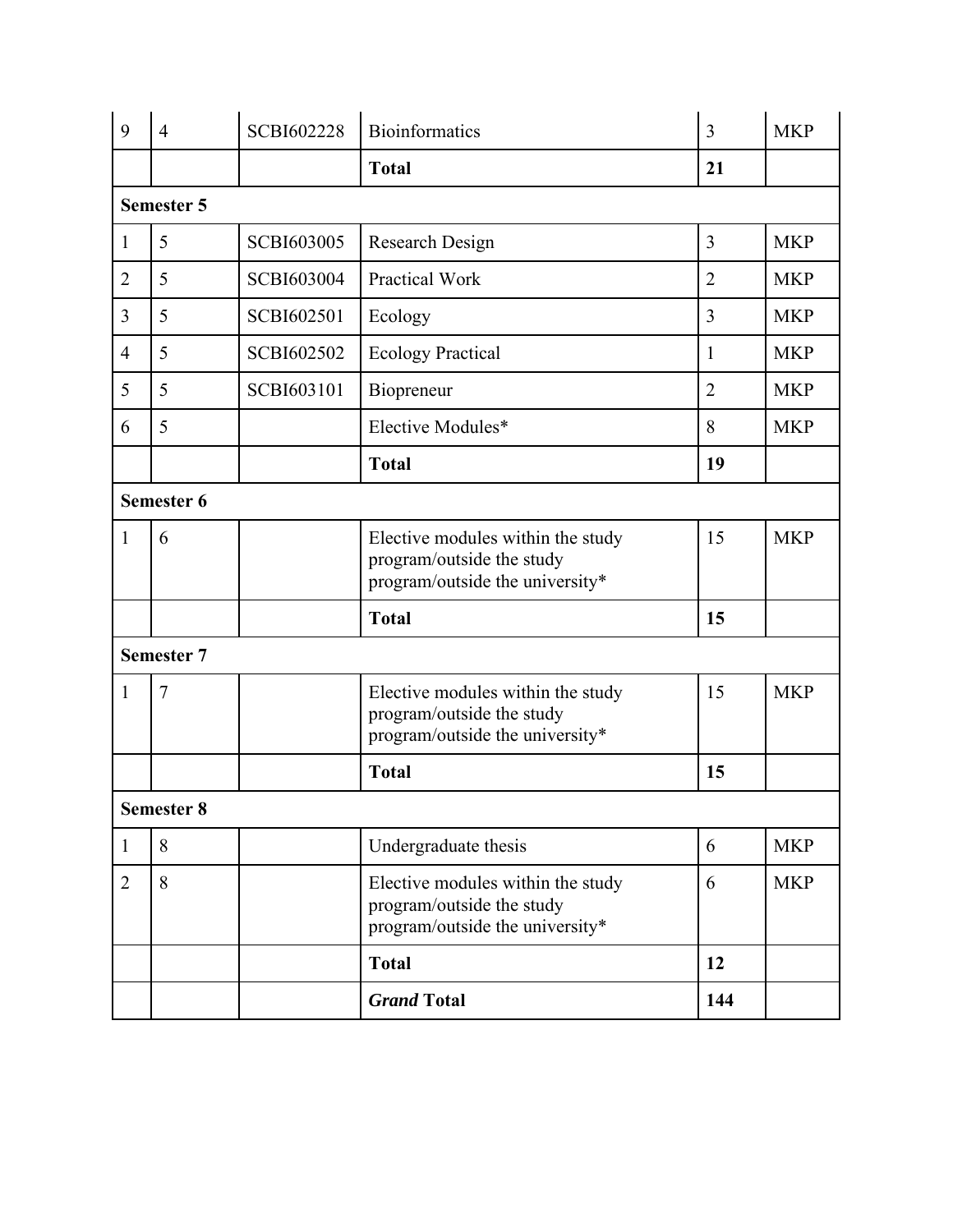| N <sub>0</sub> | <b>Modules</b>                                | <b>Credit</b>  | <b>Research</b><br>group** |
|----------------|-----------------------------------------------|----------------|----------------------------|
| $\mathbf{1}$   | Entomology                                    | 2              | <b>CEEB</b>                |
| $\overline{2}$ | Marine Biology                                | $\overline{3}$ | <b>CEEB</b>                |
| 3              | Planktonology                                 | $\overline{2}$ | <b>CEEB</b>                |
| $\overline{4}$ | Marine Life Physiology                        | $\overline{2}$ | <b>CEEB</b>                |
| 5              | Animal Ecology                                | 3              | <b>CEEB</b>                |
| 6              | <b>Freshwater Ecology</b>                     | 2              | <b>CEEB</b>                |
| 7              | Oceanography                                  | $\overline{2}$ | <b>CEEB</b>                |
| 8              | Endocrinology                                 | $\overline{2}$ | <b>CEMBIOS</b>             |
| 9              | <b>Applied Genetics</b>                       | $\overline{3}$ | <b>CEMBIOS</b>             |
| 10             | Immunology                                    | $\overline{2}$ | <b>CEMBIOS</b>             |
| 11             | Histology                                     | $\overline{2}$ | <b>CEMBIOS</b>             |
| 12             | Cytogenetics*                                 | $\overline{2}$ | <b>CEMBIOS</b>             |
| 13             | Introduction to Animal Cell Culture*          | $\overline{2}$ | <b>CEMBIOS</b>             |
| 14             | Plant In Vitro Culture                        | $\overline{2}$ | MeCE                       |
| 15             | Introduction to Omics Science*                | 3              | MeCE                       |
| 16             | Chemical and Functional Ecology*              | 3              | MeCE                       |
| 17             | Introduction to Natural Material*             | 3              | MeCE                       |
| 18             | Plant Conservation and Cultivation*           | 3              | MeCE                       |
| 19             | Bioremediation*                               | $\overline{2}$ | <b>MeCE</b>                |
| 20             | Mycology                                      | $\overline{2}$ | <b>MSP</b>                 |
| 21             | Food Microbiology                             | $\overline{2}$ | <b>MSP</b>                 |
| 22             | Macroorganism Bioprospection*                 | $\overline{2}$ | <b>MSP</b>                 |
| 23             | Microorganism Bioinformatics and Systematics* | $\overline{3}$ | <b>MSP</b>                 |
| 24             | Bacteriology*                                 | $\overline{2}$ | <b>MSP</b>                 |
| 25             | Algae Culture Technology*                     | $\overline{3}$ | <b>MSP</b>                 |

Table 8.2. Internal elective module of UPBio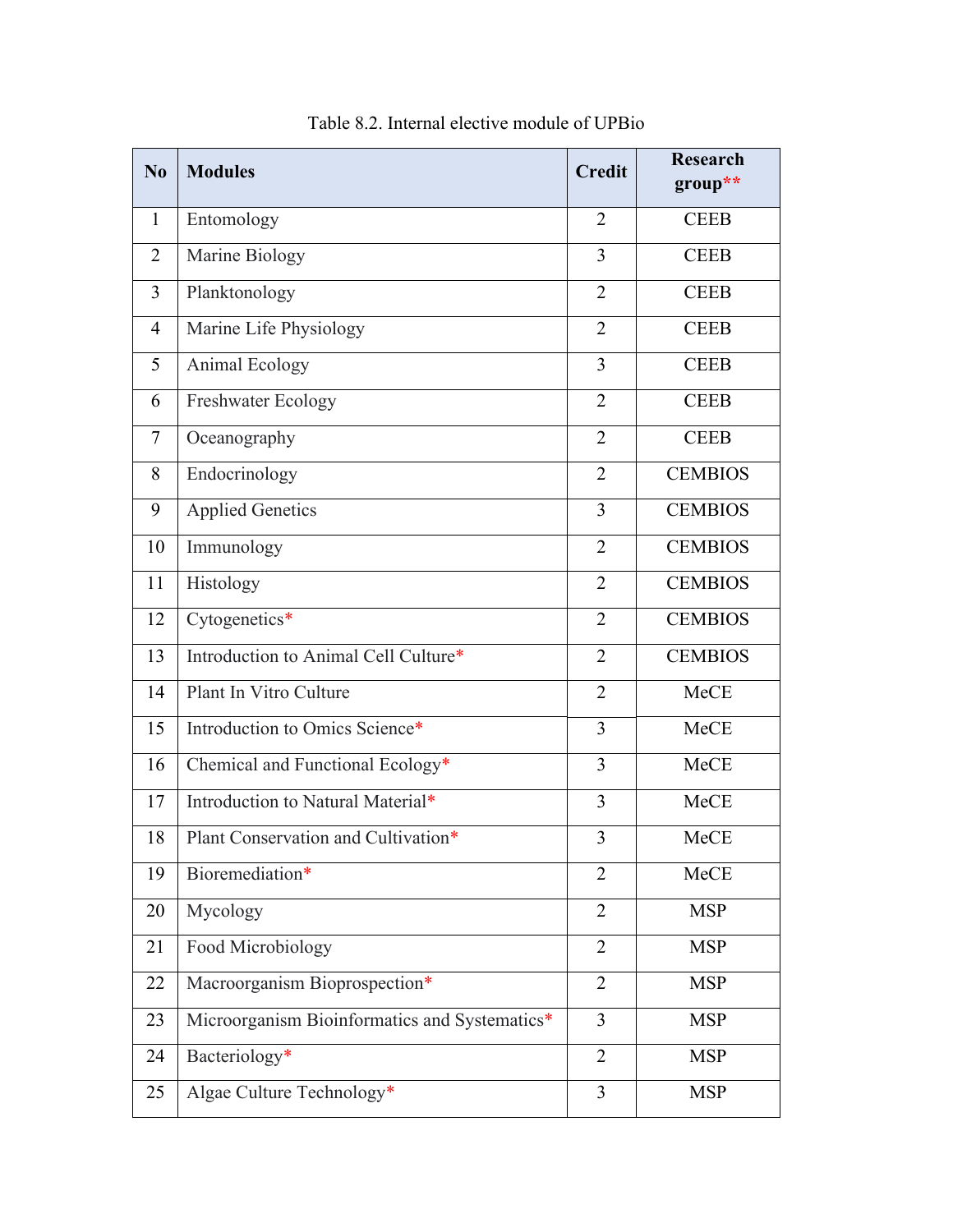| 26 | <b>Environmental Microbiology</b>                            | $\overline{2}$ | <b>MSP</b>  |
|----|--------------------------------------------------------------|----------------|-------------|
| 27 | Microorganism Prospection and Fermentation*                  | $\overline{2}$ | <b>MSP</b>  |
| 28 | Biogeography                                                 | $\overline{2}$ | <b>WILD</b> |
| 29 | <b>Animal Behaviour Science</b>                              | $\overline{2}$ | <b>WILD</b> |
| 30 | <b>Conservation Genetics</b>                                 | $\overline{2}$ | <b>WILD</b> |
| 31 | Landscape Ecology                                            | 3              | <b>WILD</b> |
| 32 | Ethnobiology*                                                | 3              | <b>WILD</b> |
| 33 | Conservation Biology*                                        | $\overline{2}$ | <b>WILD</b> |
| 34 | Wildlife spatial technology*                                 | $\overline{2}$ | <b>WILD</b> |
| 35 | Natural resource management                                  | $\overline{2}$ | Other [All] |
| 36 | Bio-risk Bioethics and Biosafety*                            | $\overline{2}$ | Other [All] |
| 37 | Science Communication*                                       | $\overline{2}$ | Other [All] |
| 38 | Capita Selecta Biodiversity Conservation and<br>Prospection* | 3              | Other [All] |
|    | Total                                                        | 88             |             |

Explanation: Elective modules are provided on odd, even, or odd-even semesters

# **9. RESEARCH GROUP**

Since 2019, there are only 5 Research Groups in the Department of Biology FMIPA that no longer affiliated to a certain KBI. The five Research Groups are:

- 1. Community Ecology and Environmental Biology (CEEB)
- 2. Cellular and Molecular Mechanisms in Biological System (CEMBIOS)
- 3. Metabolomics and Chemical Ecology (MeCE)
- 4. Microbial Systematics and Prospecting (MSP)
- 5. Wildlife Biology and Sustainable Landscape (WILD)

Each Research Group is led by the Head of Research Group who is a lecturer with the functional position of Associate Professor or Professor. Each Research Group has a member lecturer who conducts research activities in accordance with the scope and roadmaps of their respective Research Groups.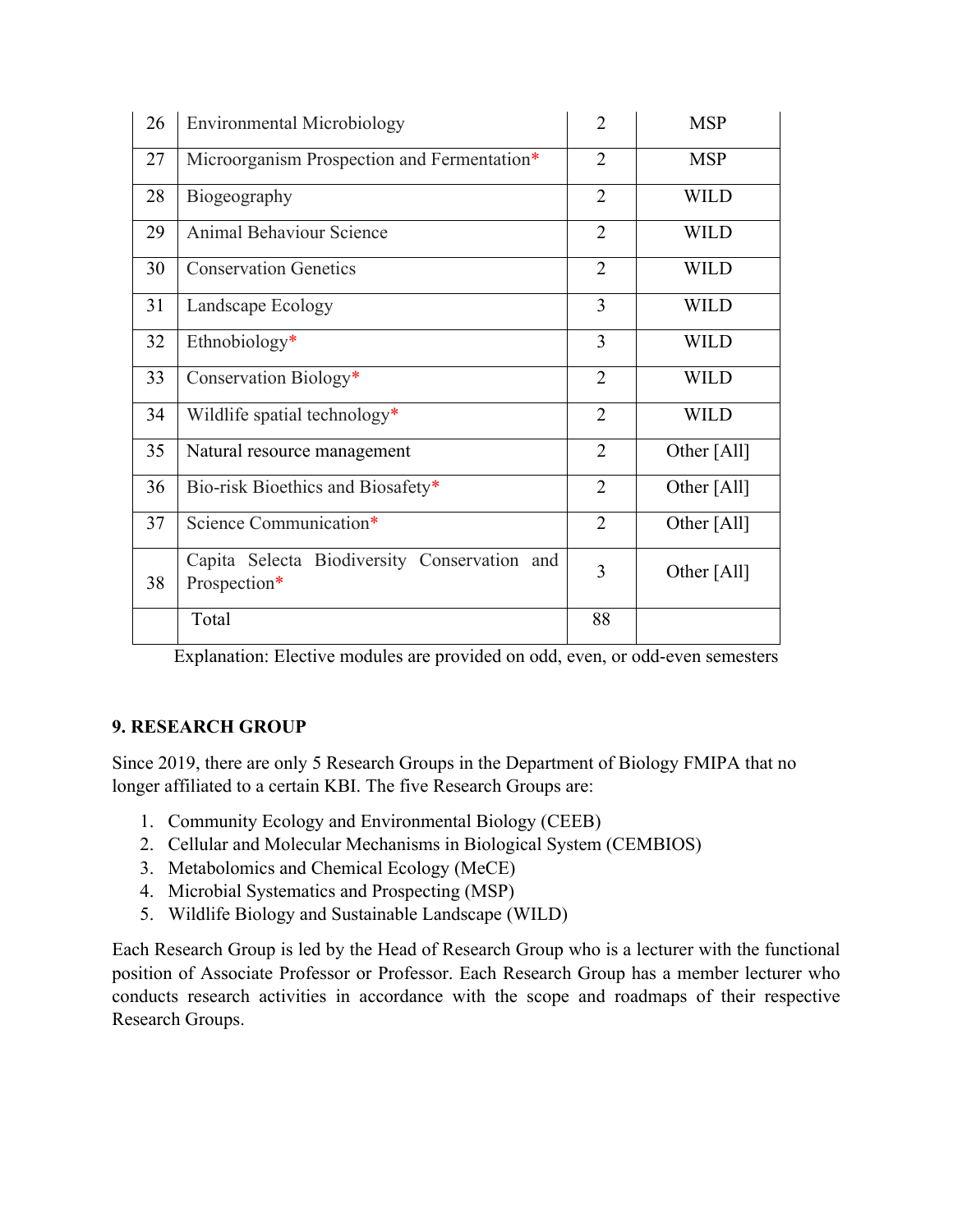# **1. Cellular and Molecular Mechanisms in Biological System (CEMBIOS)**

 The focus of CeMBioS research group is to study the cellular, molecular, and genomic mechanisms which occur in the cells as an individual, as well as the building block of an organism including to the structure and function of the process underlying a biological system.

# Point of Interest

- 1. Conducting basic research in the biological system.
- 2. Understanding major biological processes at the cellular and molecular level, through the application of methods drawn from structure, function, and genetics.
- 3. Supporting advanced research within the cellular, molecular, and genomic area in the field of biodiversity conservation and prospection.

# **Aims**

Our goals are to develop high-quality research, to train graduate students in cellular and molecular research, and to strengthen undergraduate education in the area of cellular, molecular and genomic mechanism.

- 1) To train graduate students and to strengthen undergraduate education in the area of cellular, molecular, and genomic mechanism
- 2) To answer cellular and molecular phenomenon that occurs in nature primarily which is related to Indonesian biodiversity
- 3) To explore the opportunities to connect to a global research atmosphere to accelerate research and preparing Indonesian global research leader in the future.

# **Field of Study**

- 1) The basic cellular and molecular mechanisms
- 2) The complexity of cellular life using experimental methods that span the genome to the phenotype
- 3) Immunology, apoptosis, autophagy mechanism and pathway
- 4) Structure and dynamics of biological macromolecules i.e. chromosome biology
- 5) Genetic engineering
- 6) Cell banking
- 7) Cell and ultrastructure imaging

# **2. Community Ecology and Environmental Biology (CEEB)**

The Community Ecology focuses on functional interactions between communities of plants (producers), herbivores (primary consumers), predators (secondary consumers), and soil biota (decomposers) with regard to critical ecosystem services such as productivity, protection, nutrient cycling and storage.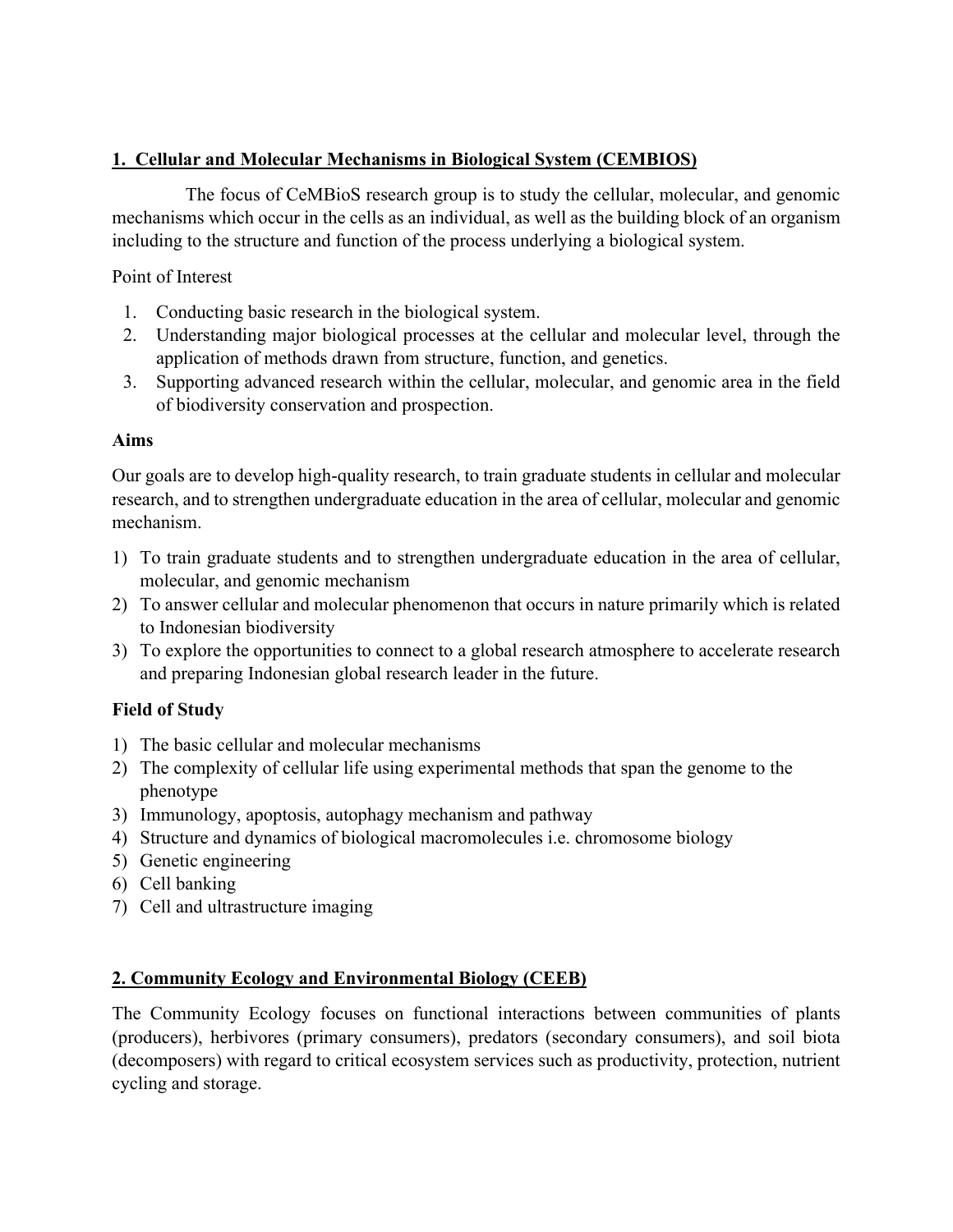The Environmental Biology studies on the effects of natural and anthropogenic environmental change on plants, animals, their populations and ecosystems. Understanding mechanisms of action and physiological/behavioural adaptations to environmental stressors is vital to predicting impacts on populations

# **3. Metabolomics and Chemical Ecology (MECE)**

Research Group of Metabolomics and Chemical Ecology (MeCE) focuses on studying metabolites diversity in organisms related to their biotic and abiotic factors, their function for interaction among organisms (intra and inter specific interaction), as well as their benefit for human welfare.

## **Research Focus:**

- 1) Metabolomics in animals, plants, and microbes collected from Indonesia
- 2) Marine and Terrestrial Chemical Ecology of organisms in Indonesia
- 3) Applied research related to Metabolomics and Chemical Ecology

## **Aims:**

To develop high-quality research, supervise graduate and undergraduate students, as well as build networking for local and global research collaboration in the area of Metabolomics and Chemical Ecology; To apply Metabolomics and Chemical Ecology for the society advantages.

## **Field of study:**

- 1) Metabolomics
- 2) Chemical Ecology
- 3) Ecophysiology
- 4) Natural Products
- 5) Bioprospecting
- 6) Biochemistry and Biophysics

## **Microbial Systematics and Prospecting (MSP)**

This research group has a strong emphasis on molecular systematics; ecology of prokaryote and eukaryotic microorganisms; the study of the fundamental properties of Bacteria, Archaea, Fungi and their interaction with hosts and environment. The group also focus on the development of potential prokaryote and eukaryotic microorganisms for environment, agriculture, food, health, and industries.

## **Research Interests:**

1) Study on microbial diversity based on culture-dependent and culture-independent methods, traditional taxonomy, polyphasic taxonomy approaches, phylogenetic and phylogenomic analyses, whole genome sequence analysis.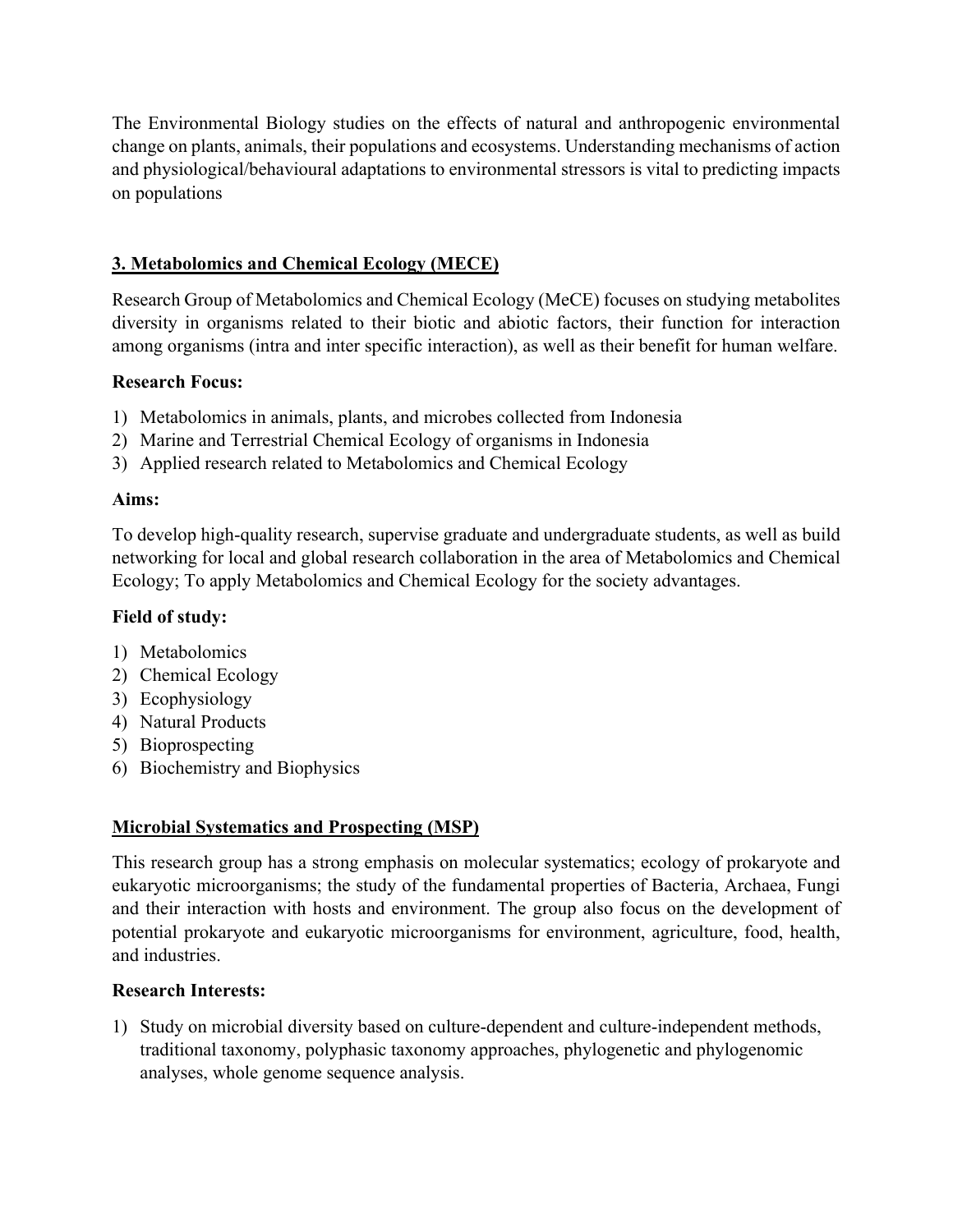- 2) Study on microbial morphology, physiology, biochemistry, photosynthesis, ecology, and evolution; host-microbes interaction, and bioinformatics.
- 3) Screening of potential indigenous microbial resources as producers of enzymes, antibiotics, and bioactive compounds; as bio-control agents, bioremediation agents, and feed.
- 4) Purification and characterizations of antibiotics, bioactive compounds, and enzymes.
- 5) Optimization of the production of bioactive compounds in small-scale and genome mining.

## **Goals And Objectives:**

- 1) Provide knowledge platforms to promote the utilization of scientifically interesting and industrially useful biological resources originated from Indonesia, especially microorganisms.
- 2) Ex-situ conservation of indigenous microbial resources.

#### **WILD (Wildlife Biology and Sustainable Landscape)**

 This group is aimed to direct our collective expertise, experiences, and interest to support the Government's commitment to SDGs, particularly Goals 13, 14, and 15. We believe that understanding the biology of wild flora and fauna in a changing landscape and seascape is crucial to ensure that development activities do not surpass nature's carrying and restoring capacity

#### **Research Focus:**

- 1) Conservation genetics of critically endangered mammals in fragmented landscapes of Sumatra and Java
- 2) Metagenomics studies to detect positive selection under different landscape management systems.
- 3) Assessments of landscapes' carrying capacity using various parameters in relation to human wildlife conflict, wildlife ecosystem, and sustainable development.
- 4) Resilience of lifeforms, including invasive species, and emerging diseases in the process of urbanization and climate change.
- 5) Behaviour interaction in endangered large mammals.
- 6) Urban exotic and invasive species
- 7) Biodiversity and ecosystem services
- 8) Life cycle assessment

#### **Aims:**

For the next 20 years, we will build and strengthen our research interest and capacity on wildlife biology and sustainable landscape to meet the following objectives:

1) Saving endangered and endemic wildlife